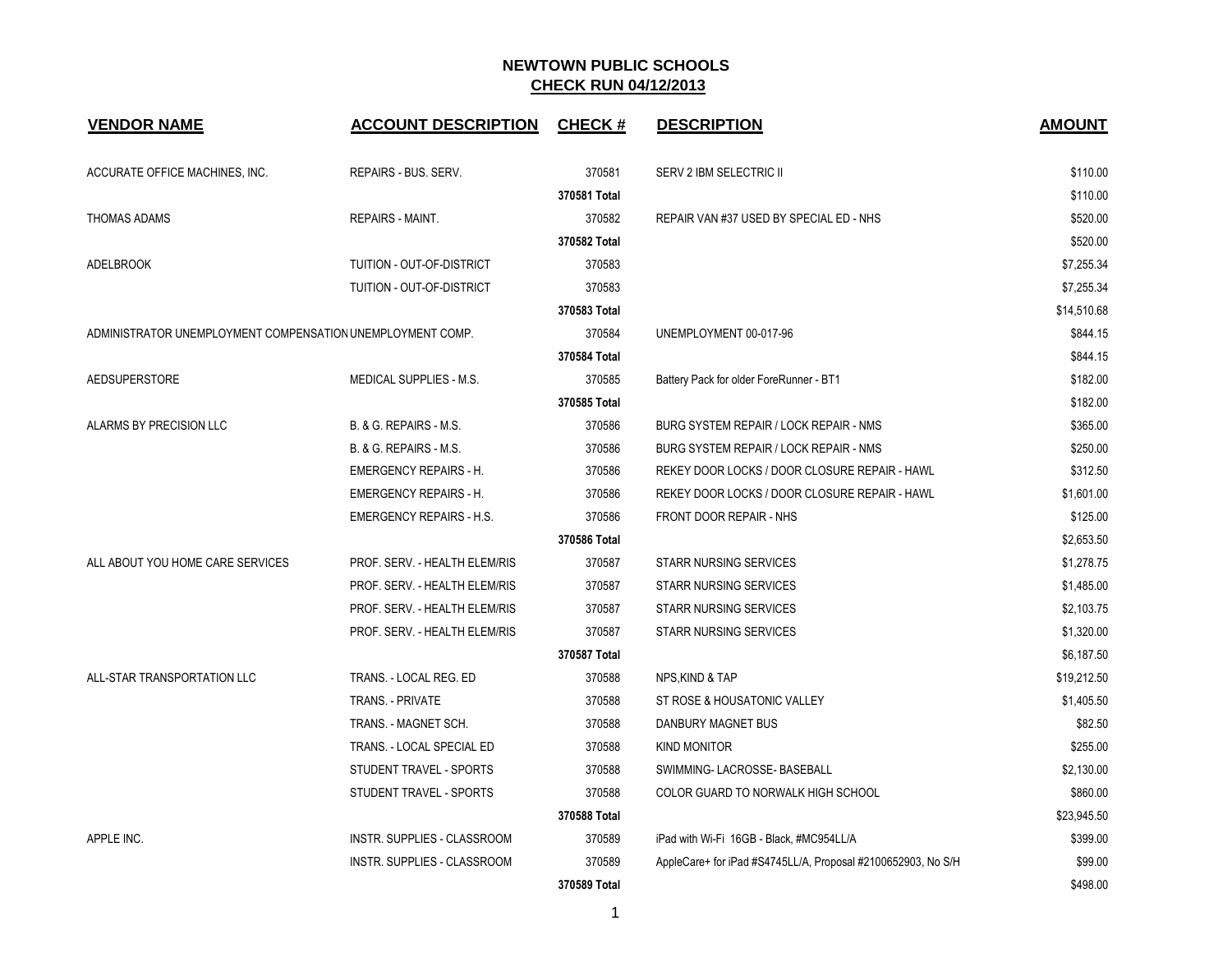| <b>VENDOR NAME</b>                 | <b>ACCOUNT DESCRIPTION</b>        | <b>CHECK#</b> | <b>DESCRIPTION</b>                                                      | <b>AMOUNT</b> |
|------------------------------------|-----------------------------------|---------------|-------------------------------------------------------------------------|---------------|
| AQUARION WATER COMPANY OF CT       | WATER - H.S.                      | 370590        | WATER 200328345                                                         | \$207.53      |
|                                    | WATER - H.S.                      | 370590        | WATER 200331205                                                         | \$34.59       |
|                                    |                                   | 370590 Total  |                                                                         | \$242.12      |
| AT&T                               | <b>TELEPHONE &amp; CABLE</b>      | 370592        | <b>SERVICES 2012/13</b>                                                 | \$145.99      |
|                                    |                                   | 370592 Total  |                                                                         | \$145.99      |
| AUTO HOME COMMERCIAL               | B. & G. REPAIRS - S.H.            | 370593        | CLOCKS SYNCHED FOR DAYLIGHT SAVINGS TIME - SH                           | \$620.00      |
|                                    | B. & G. REPAIRS - M.S.            | 370593        | REPLACE 7 CLASSROOMS PHONES - NMS                                       | \$2,072.98    |
|                                    | <b>EMERGENCY REPAIRS - H.</b>     | 370593        | ALL CALL AMP REPAIR - HAWL                                              | \$695.20      |
|                                    |                                   | 370593 Total  |                                                                         | \$3,388.18    |
| <b>BAGEL DELIGHT</b>               | OFF. SUPPLIES - SUPER.            | 370596        | <b>BAGELS &amp; CC</b>                                                  | \$27.65       |
|                                    | OFF. SUPPLIES - SUPER.            | 370596        | <b>BREAKFAST</b>                                                        | \$49.99       |
|                                    |                                   | 370596 Total  |                                                                         | \$77.64       |
| ANNETTE BARBOUR                    | TRANS. - LOCAL SPECIAL ED         | 370597        | SERV 03/25/13 THRU 03/28/13                                             | \$240.00      |
|                                    | TRANS. - LOCAL SPECIAL ED         | 370597        | SERV 04/01/13 THRU 04/05/13                                             | \$400.00      |
|                                    |                                   | 370597 Total  |                                                                         | \$640.00      |
| THE BEE PUBLISHING CO.             | ADVERTISING - BUS. SERV.          | 370598        | ADV KIND REG.                                                           | \$305.50      |
|                                    |                                   | 370598 Total  |                                                                         | \$305.50      |
| PHILLIP BEIERLE                    | STAFF TRAIN. - MUSIC              | 370599        | <b>NAME WORKSHOP</b>                                                    | \$117.00      |
|                                    |                                   | 370599 Total  |                                                                         | \$117.00      |
| BERKSHIRE SEPTIC & PORTABLE TOILET | <b>EQUIP RENTAL - SPORTS</b>      | 370600        | PORTABLE TOILETS FOR SCHOOL YEAR                                        | \$480.00      |
|                                    |                                   | 370600 Total  |                                                                         | \$480.00      |
| BEST ROUND GOLF CAR REPAIR         | <b>REPAIRS - SPORTS</b>           | 370601        | REPLACE BATTERY- BRAKE SHOES, PLUS LABOR                                | \$352.50      |
|                                    |                                   | 370601 Total  |                                                                         | \$352.50      |
| BETHEL OVERHEAD DOORS LLC          | <b>EMERGENCY REPAIRS - GEN.</b>   | 370602        | OVERHEAD DOOR REPAIR - MAINT WAREHOUSE                                  | \$625.00      |
|                                    |                                   | 370602 Total  |                                                                         | \$625.00      |
| RONALD J. BIENKOWSKI               | STAFF TRAVEL - BUS. SERV.         | 370603        | MONTHLY TRAVEL 2012/13                                                  | \$300.00      |
|                                    |                                   | 370603 Total  |                                                                         | \$300.00      |
| <b>BLICK ART MATERIALS</b>         | <b>INSTR. SUPPLIES - ART</b>      | 370604        | EXACTO BLADES LQUID MATT GELS- SAFE -T CONPASS- SEE ATTA(               | \$414.44      |
|                                    |                                   | 370604 Total  |                                                                         | \$414.44      |
| BLUE LABEL BATTERY INC.            | REPAIRS - INFO. TECH.             | 370605        | Lamp for Mitzubishi XD500U-ST - part #73715XNO SHIPPING                 | \$169.00      |
|                                    |                                   | 370605 Total  |                                                                         | \$169.00      |
| CABE                               | <b>INSTR. SUPPLIES - GUIDANCE</b> | 370606        | A Practical Guide to Connecticut School Law, New 7tth Edition by Thomas | \$54.99       |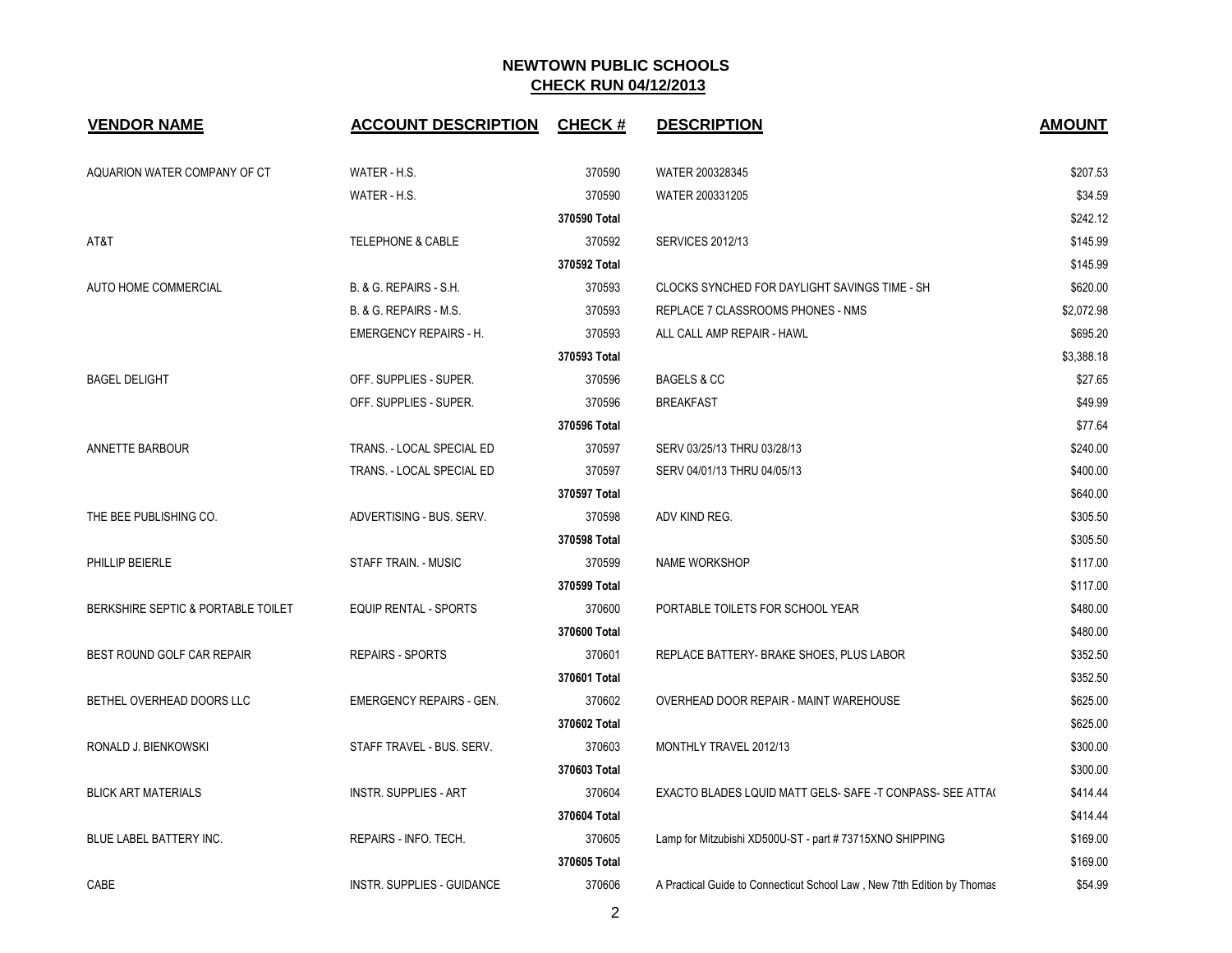| <b>VENDOR NAME</b>                    | <b>ACCOUNT DESCRIPTION</b>       | <b>CHECK#</b> | <b>DESCRIPTION</b>                                                     | <b>AMOUNT</b> |
|---------------------------------------|----------------------------------|---------------|------------------------------------------------------------------------|---------------|
|                                       | INSTR. SUPPLIES - GUIDANCE       | 370606        | Postage                                                                | \$10.00       |
|                                       |                                  | 370606 Total  |                                                                        | \$64.99       |
| <b>CAS TREASURER</b>                  | CONTRACTED SERV. - CLASSROOM     | 370607        | Payment for Scholar Leader Banquet per attached. Please send payment \ | \$304.00      |
|                                       |                                  | 370607 Total  |                                                                        | \$304.00      |
| CBS LLC                               | <b>SUPPLIES - LIBRARY</b>        | 370608        | SmartBulb Unifi 45 lamp 01-00247, room 19                              | \$259.00      |
|                                       | <b>SUPPLIES - LIBRARY</b>        | 370608        | Shipping                                                               | \$7.00        |
|                                       |                                  | 370608 Total  |                                                                        | \$266.00      |
| <b>CCM SERVICES LLC</b>               | ELECTRICITY - H.S.               | 370609        | ELECTRIC SUPPLY CONTRACT MARCH 2013                                    | \$1,109.00    |
|                                       | ELECTRICITY - H.S.               | 370609        | ELEC SUPPLY CONTRACT DEC 2012                                          | \$1,109.00    |
|                                       |                                  | 370609 Total  |                                                                        | \$2,218.00    |
| <b>CES</b>                            | PROF. SERV. - PSYCH/MED. EVAL.   | 370610        | ASSISTIVE TECH CONSULTATION                                            | \$447.00      |
|                                       |                                  | 370610 Total  |                                                                        | \$447.00      |
| <b>CHARTER COMMUNICATIONS</b>         | TELEPHONE & CABLE                | 370611        | <b>SERVICES 2012/13</b>                                                | \$2,407.84    |
|                                       |                                  | 370611 Total  |                                                                        | \$2,407.84    |
| CHILDREN'S PLUS INC.                  | <b>SUPPLIES - LIBRARY</b>        | 370612        | Library Books - See attached listing - NO SHIPPING                     | \$2,133.49    |
|                                       |                                  | 370612 Total  |                                                                        | \$2,133.49    |
| <b>CIRMA</b>                          | LIABILITY/UMBRELLA INS.          | 370613        | 2010-11 LAP REIMURSABLE DEDUCTIBLE                                     | \$1,178.00    |
|                                       |                                  | 370613 Total  |                                                                        | \$1,178.00    |
| CONN INVENTION CONVENTION             | <b>INSTR. SUPPLIES - SCIENCE</b> | 370614        | Registration fee, CT. Invention Convention. See attached.              | \$150.00      |
|                                       | <b>INSTR. SUPPLIES - SCIENCE</b> | 370614        | Student registrations per attached. OK to pay.                         | \$100.00      |
|                                       |                                  | 370614 Total  |                                                                        | \$250.00      |
| CONN JUNIOR REPUBLIC INC              | TUITION - OUT-OF-DISTRICT        | 370615        |                                                                        | \$4,137.66    |
|                                       | TUITION - OUT-OF-DISTRICT        | 370615        |                                                                        | \$4,137.66    |
|                                       | TUITION - OUT-OF-DISTRICT        | 370615        |                                                                        | \$4,137.66    |
|                                       | TUITION - OUT-OF-DISTRICT        | 370615        |                                                                        | \$4,137.66    |
|                                       | TUITION - OUT-OF-DISTRICT        | 370615        |                                                                        | \$4,137.66    |
|                                       | TUITION - OUT-OF-DISTRICT        | 370615        |                                                                        | \$4,137.66    |
|                                       |                                  | 370615 Total  |                                                                        | \$24,825.96   |
| CONN PEDIATRIC NEUROPSYCHOLOGY ASSOC. | PROF. SERV. - PSYCH/MED. EVAL.   | 370616        |                                                                        | \$1,950.00    |
|                                       |                                  | 370616 Total  |                                                                        | \$1,950.00    |
| <b>NANCY CONRON</b>                   | STAFF TRAVEL - PUPIL SERV.       | 370617        | TRAVEL MARCH 2013                                                      | \$104.53      |
|                                       |                                  | 370617 Total  |                                                                        | \$104.53      |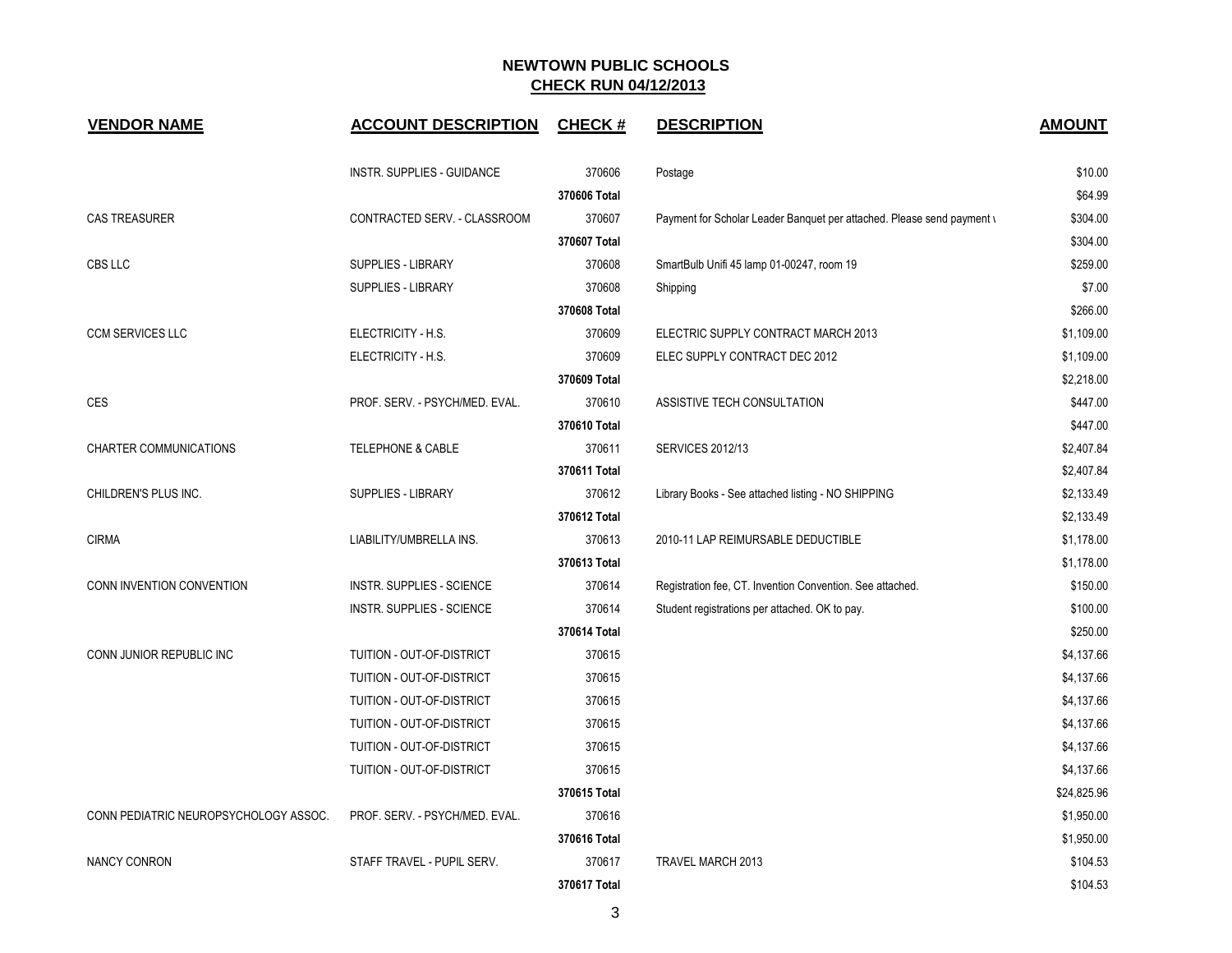| <b>VENDOR NAME</b>                 | <b>ACCOUNT DESCRIPTION</b>     | <b>CHECK#</b> | <b>DESCRIPTION</b>                                                              | <b>AMOUNT</b> |
|------------------------------------|--------------------------------|---------------|---------------------------------------------------------------------------------|---------------|
| <b>CORE REPROGRAPHICS</b>          | B&G SUPPLIES - ADMIN.          | 370618        | <b>BLUE PRINT COPIES - SH</b>                                                   | \$77.76       |
|                                    |                                | 370618 Total  |                                                                                 | \$77.76       |
| <b>CRYSTAL ROCK</b>                | INSTR. SUPPLIES - CLASSROOM    | 370619        | Delivery of 20 5-Gallon Water Bottles, per month, from October 2012 through     | \$42.00       |
|                                    | INSTR. SUPPLIES - CLASSROOM    | 370619        | Nine Months rental of water cooler/heater, No addt. S/H                         | \$3.00        |
|                                    |                                | 370619 Total  |                                                                                 | \$45.00       |
|                                    | OFF. SUPPLIES - INFO. TECH.    | 370620        | Water for Technology -                                                          | \$5.80        |
|                                    |                                | 370620 Total  |                                                                                 | \$5.80        |
| <b>CSCA</b>                        | MEMBERSHIP. - H/S GUIDANCE     | 370621        | Eight memberships to CSCA                                                       | \$400.00      |
|                                    |                                | 370621 Total  |                                                                                 | \$400.00      |
| <b>STEPHEN DAWSON</b>              | STAFF TRAVEL - INFO. TECH.     | 370622        | TRAVEL MARCH 2013                                                               | \$97.07       |
|                                    |                                | 370622 Total  |                                                                                 | \$97.07       |
| DCS PROMOTIONS LLC                 | STAFF TRAIN. - SECURITY        | 370623        | Six (6) NPS Security Officer Tactical Polo Shirts, embroidered, blue, variou    | \$309.00      |
|                                    |                                | 370623 Total  |                                                                                 | \$309.00      |
| DELL MARKETING L.P.                | INSTR. SUPPLIES - COMPUTER ED. | 370624        | Toner Item Dell Item 331-0718, 2500 page yellow toner.                          | \$376.16      |
|                                    | INSTR. SUPPLIES - COMPUTER ED. | 370624        | Toner, DELL Item 331-0716 2500 page cyan toner                                  | \$376.16      |
|                                    | INSTR. SUPPLIES - COMPUTER ED. | 370624        | Dual Black Toner, DELL item 331-0720                                            | \$137.74      |
|                                    | INSTR. SUPPLIES - CLASSROOM    | 370624        | dell e-series e2013h-20 inch widescrenn monitor                                 | \$119.99      |
|                                    | INSTR. SUPPLIES - CLASSROOM    | 370624        | dell e-port replcator with 130 watt power adpater cord selct dell lattute lapto | \$119.99      |
|                                    |                                | 370624 Total  |                                                                                 | \$1,130.04    |
| DISCOUNT SCHOOL SUPPLY             | INSTR. SUPPLIES - CLASSROOM    | 370625        | Repositionable Highlighter Tape Set of 6 Item # HIGHTAPE                        | \$41.20       |
|                                    | INSTR. SUPPLIES - CLASSROOM    | 370625        | Repositionable Highlighter Tape Set of 6 Item # HIGHTAPE                        | \$41.20       |
|                                    | INSTR. SUPPLIES - CLASSROOM    | 370625        | Repositionable Highlighter Tape Set of 6 Item # HIGHTAPE                        | \$41.20       |
|                                    | INSTR. SUPPLIES - CLASSROOM    | 370625        | Repositionable Highlighter Tape Set of 6 Item # HIGHTAPE                        | \$41.19       |
|                                    |                                | 370625 Total  |                                                                                 | \$164.79      |
| AMY DUMOCH, M.A. CCC-SLP           | CONTRACTED SERV. - SP/HEAR.    | 370626        | SPEECH CONSULTATIONS AND OBSERVATIONS                                           | \$2,500.00    |
|                                    |                                | 370626 Total  |                                                                                 | \$2,500.00    |
| <b>DIANE DUTCHICK</b>              | <b>INSTR. SUPPLIES - ART</b>   | 370627        | <b>ART SUPPLIES</b>                                                             | \$218.27      |
|                                    |                                | 370627 Total  |                                                                                 | \$218.27      |
| <b>EAGLE FENCE &amp; GUARDRAIL</b> | B. & G. REPAIRS - H.           | 370628        | CHAIN LINK FENCING - HAWLEY                                                     | \$425.00      |
|                                    |                                | 370628 Total  |                                                                                 | \$425.00      |
| <b>EAST RIVER ENERGY</b>           | FUEL OIL - GEN.                | 370629        | FUEL OIL 5037H                                                                  | \$1,059.62    |
| <b>EAST RIVER ENERGY</b>           | FUEL OIL - H.                  | 370629        | FUEL OIL 5037H                                                                  | \$17,571.20   |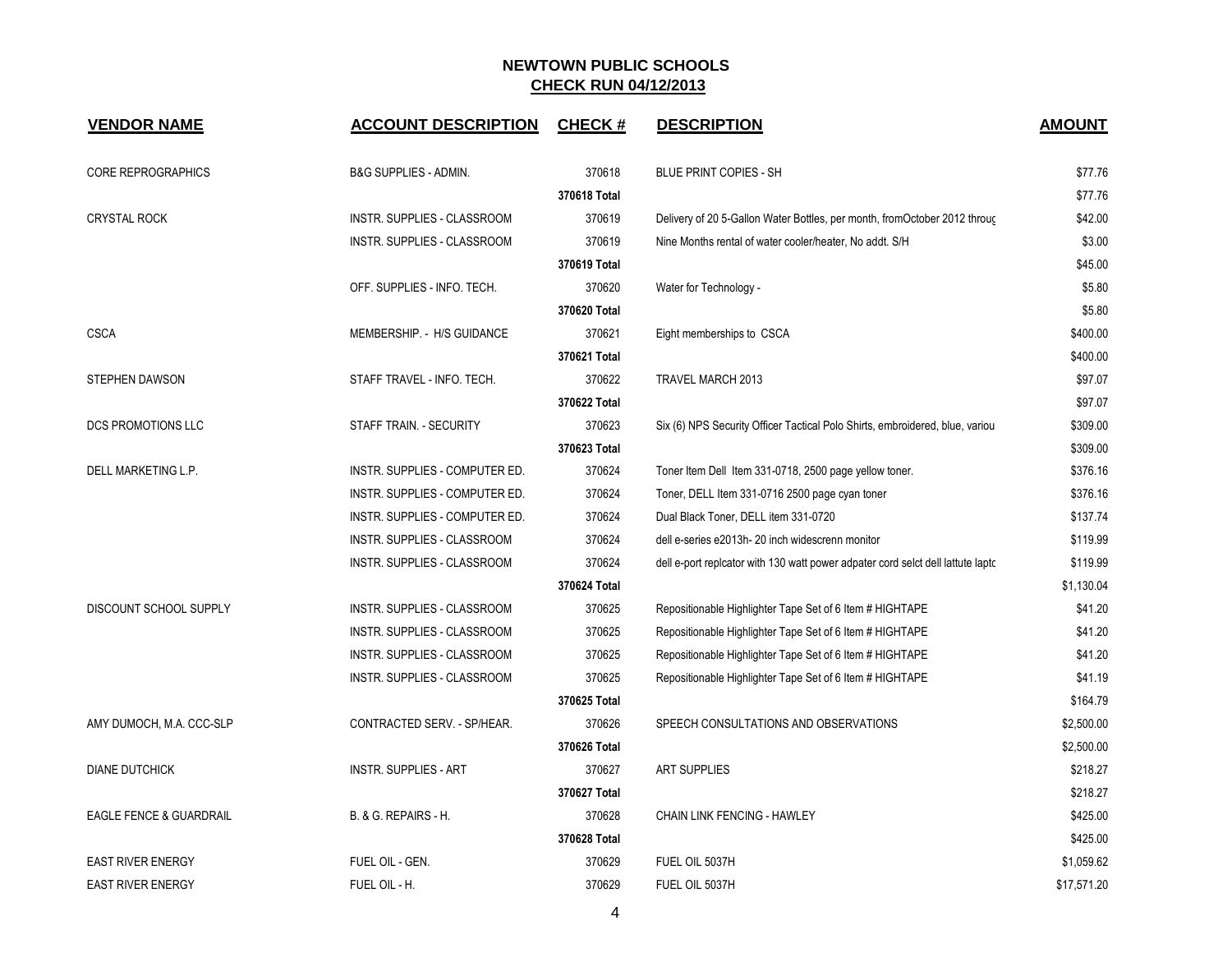| <b>VENDOR NAME</b>                       | <b>ACCOUNT DESCRIPTION</b>         | <b>CHECK#</b> | <b>DESCRIPTION</b>                                           | <b>AMOUNT</b> |
|------------------------------------------|------------------------------------|---------------|--------------------------------------------------------------|---------------|
|                                          |                                    |               |                                                              |               |
|                                          | FUEL OIL - M.G.                    | 370629        | FUEL OIL 5037H                                               | \$12,148.56   |
|                                          | FUEL OIL - HOM.                    | 370629        | FUEL OIL 5037H                                               | \$12,148.56   |
|                                          | FUEL OIL - M.S.                    | 370629        | FUEL OIL 5037H                                               | \$24,297.12   |
|                                          |                                    | 370629 Total  |                                                              | \$67,225.06   |
| EASTERN WATER SOLUTIONS                  | <b>EMERGENCY REPAIRS - HOM.</b>    | 370630        | DIAGNOSE SHORTS TO GROUND ON WELL SYSTEM - HOM               | \$90.00       |
|                                          |                                    | 370630 Total  |                                                              | \$90.00       |
| EDUCATIONAL INNOVATIONS INC.             | INSTR. SUPPLIES - TECH. ED         | 370631        | Thunder Drum, Item TD-100                                    | \$74.95       |
|                                          | INSTR. SUPPLIES - TECH. ED         | 370631        | Pendulum, Item PI100                                         | \$54.95       |
|                                          | INSTR. SUPPLIES - TECH. ED         | 370631        | LSR Pointer, Item LSR-200                                    | \$116.95      |
|                                          | INSTR. SUPPLIES - TECH. ED         | 370631        | Resonanance Demonstrator Item ME-31                          | \$87.95       |
|                                          |                                    | 370631 Total  |                                                              | \$334.80      |
| EPS/SCHOOL SPECIALTY LITERACY & INTERVEN | <b>INSTR. SUPPLIES - CLASSROOM</b> | 369723        | Classroom book, -Making Connections Student book #2; 3302-WI | (\$70.20)     |
|                                          | INSTR. SUPPLIES - CLASSROOM        | 369723        | Shipping/handling                                            | (\$7.02)      |
|                                          |                                    | 369723 Total  |                                                              | (\$77.22)     |
|                                          | INSTR. SUPPLIES - CLASSROOM        | 370632        | Classroom book, -Making Connections Student book #2; 3302-WI | \$70.20       |
|                                          | <b>INSTR. SUPPLIES - CLASSROOM</b> | 370632        | Shipping/handling                                            | \$7.02        |
|                                          |                                    | 370632 Total  |                                                              | \$77.22       |
| <b>EQUIP CORPORATION</b>                 | EQUIP RENTAL - SPORTS              | 370633        | <b>CONTAINER RENTALS</b>                                     | \$75.00       |
|                                          | <b>EQUIP RENTAL - SPORTS</b>       | 370633        | <b>CONTAINER RENTALS</b>                                     | \$95.00       |
|                                          | <b>EQUIP RENTAL - SPORTS</b>       | 370633        | <b>CONTAINER RENTALS</b>                                     | \$75.00       |
|                                          |                                    | 370633 Total  |                                                              | \$245.00      |
| <b>EXCEL TUTORING LLC</b>                | <b>TUTORS - HOMEBOUND</b>          | 370634        | IN CENTER TUTORING                                           | \$1,210.00    |
|                                          | <b>TUTORS - HOMEBOUND</b>          | 370634        | HOMEBOUND TUTORING                                           | \$740.00      |
|                                          | <b>TUTORS - HOMEBOUND</b>          | 370634        | HOMEBOUND TUTORING                                           | \$967.50      |
|                                          | <b>TUTORS - HOMEBOUND</b>          | 370634        | <b>HOMEBOUND TUTORING</b>                                    | \$380.00      |
|                                          | <b>TUTORS - HOMEBOUND</b>          | 370634        | HOMEBOUND TUTORING                                           | \$540.00      |
|                                          | <b>TUTORS - HOMEBOUND</b>          | 370634        | HOMEBOUND TUTORING                                           | \$850.00      |
|                                          | <b>TUTORS - HOMEBOUND</b>          | 370634        | HOMEBOUND TUTORING                                           | \$825.00      |
|                                          | <b>TUTORS - HOMEBOUND</b>          | 370634        | <b>HOMEBOUND TUTORING</b>                                    | \$638.00      |
|                                          | <b>TUTORS - HOMEBOUND</b>          | 370634        | HOMEBOUND TUTORING                                           | \$60.00       |
|                                          |                                    | 370634 Total  |                                                              | \$6,210.50    |
| FLINN SCIENTIFIC INC.                    | <b>INSTR. SUPPLIES - SCIENCE</b>   | 370635        | C0105 COPPER SULFATE                                         | \$35.85       |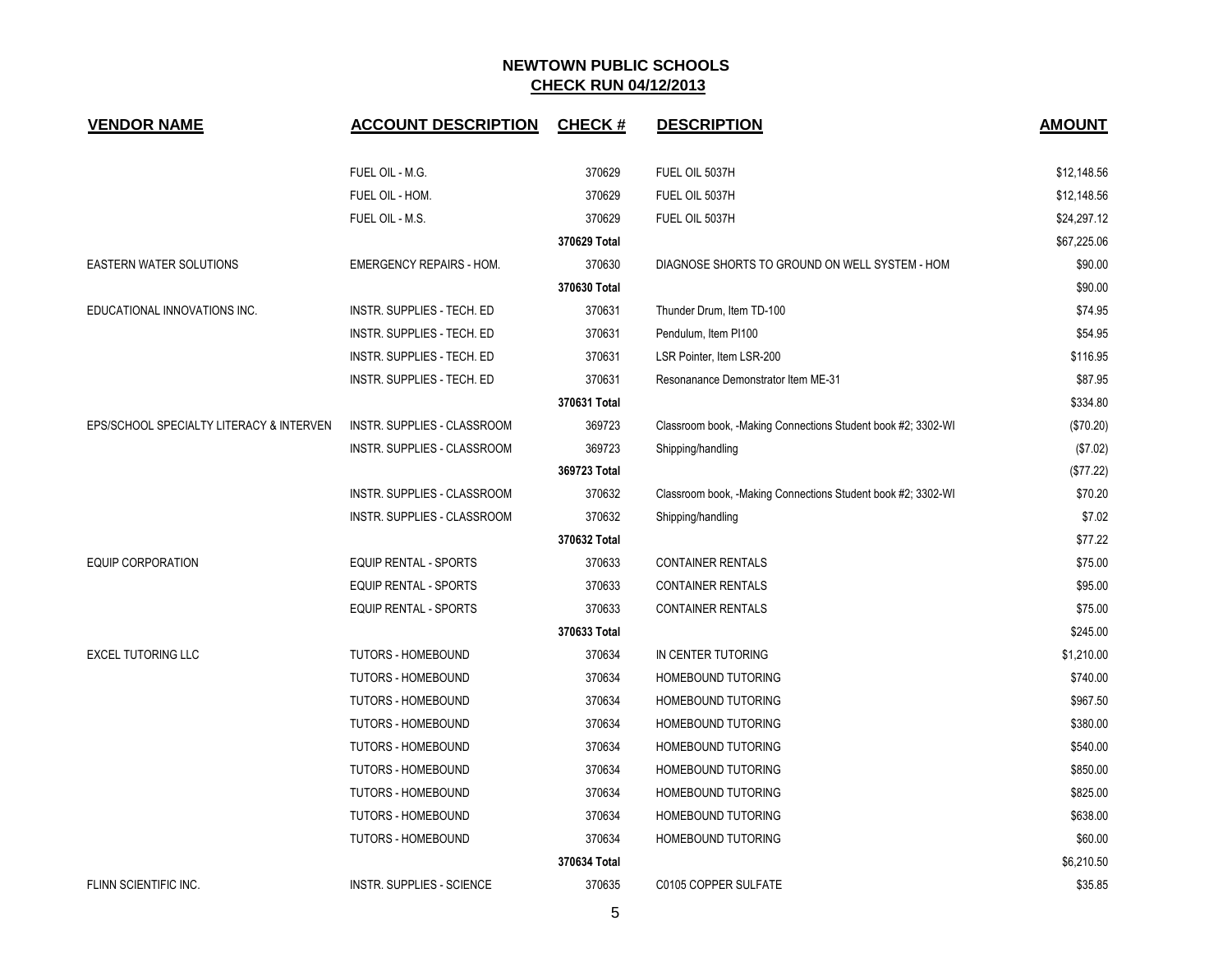| <b>VENDOR NAME</b>               | <b>ACCOUNT DESCRIPTION</b>       | <b>CHECK#</b> | <b>DESCRIPTION</b>                                                            | <b>AMOUNT</b> |
|----------------------------------|----------------------------------|---------------|-------------------------------------------------------------------------------|---------------|
|                                  | <b>INSTR. SUPPLIES - SCIENCE</b> | 370635        | M0001 MAGNESIUM RIBBON                                                        | \$69.30       |
|                                  | <b>INSTR. SUPPLIES - SCIENCE</b> | 370635        | P0279 POTASSIUM IODIDE                                                        | \$145.20      |
|                                  | INSTR. SUPPLIES - SCIENCE        | 370635        | S0101 SODIUM PHOSPATE, TRIBASIC                                               | \$37.35       |
|                                  | INSTR. SUPPLIES - SCIENCE        | 370635        | <b>PARAFILM</b>                                                               | \$21.80       |
|                                  | INSTR. SUPPLIES - SCIENCE        | 370635        | AP1370 WHITE LABELING TAPE<br>(PARARFILM # AP1                                | \$27.60       |
|                                  | <b>INSTR. SUPPLIES - SCIENCE</b> | 370635        | AP1293 YELLOW LABELING TAPE                                                   | \$26.30       |
|                                  | <b>INSTR. SUPPLIES - SCIENCE</b> | 370635        | N0088 META-NITROPHENOL                                                        | \$46.70       |
|                                  | INSTR. SUPPLIES - SCIENCE        | 370635        | <b>TRANSPORTATION</b>                                                         | \$36.45       |
|                                  |                                  | 370635 Total  |                                                                               | \$446.55      |
| FOLLETT EDUCATIONAL SERVICES     | <b>SUPPLIES - LIBRARY</b>        | 370636        | Hardcover and paperback 2014 Nutmeg books. NO SHIPPING. Please see            | \$263.83      |
|                                  | SUPPLIES - LIBRARY               | 370636        | Hardcover and paperback 2014 Nutmeg books. NO SHIPPING. Please ser            | \$76.48       |
|                                  | SUPPLIES - LIBRARY               | 370636        | Hardcover and paperback 2014 Nutmeg books. NO SHIPPING. Please see            | \$40.75       |
|                                  |                                  | 370636 Total  |                                                                               | \$381.06      |
| <b>FOLLETT LIBRARY RESOURCES</b> | SUPPLIES - LIBRARY               | 370637        | 20 Assorted library titles for Author Visit 5/17---see attached ---ORDER PL/  | \$232.46      |
|                                  | <b>SUPPLIES - LIBRARY</b>        | 370637        | 20 Assorted library titles for Author Visit 5/17---see attached --- ORDER PL/ | \$26.60       |
|                                  |                                  | 370637 Total  |                                                                               | \$259.06      |
| LORRAINE D. FOSTER DAY SCHOOL    | TUITION - OUT-OF-DISTRICT        | 370638        |                                                                               | \$4,699.99    |
|                                  | TUITION - OUT-OF-DISTRICT        | 370638        |                                                                               | \$4,699.99    |
|                                  |                                  | 370638 Total  |                                                                               | \$9,399.98    |
| THE FOUNDATION SCHOOL            | TUITION - OUT-OF-DISTRICT        | 369365        |                                                                               | (\$24,000.00) |
|                                  |                                  | 369365 Total  |                                                                               | (\$24,000.00) |
|                                  | TUITION - OUT-OF-DISTRICT        | 370639        |                                                                               | \$24,000.00   |
|                                  |                                  | 370639 Total  |                                                                               | \$24,000.00   |
|                                  | TUITION - OUT-OF-DISTRICT        | 369365        |                                                                               | (\$6,000.00)  |
|                                  |                                  | 369365 Total  |                                                                               | (\$6,000.00)  |
|                                  | TUITION - OUT-OF-DISTRICT        | 370639        |                                                                               | \$6,000.00    |
|                                  |                                  | 370639 Total  |                                                                               | \$6,000.00    |
| <b>GARETH STEVENS PUBLISHING</b> | TEXTBOOKS - CLASSROOM            | 370640        | Classroom Libraries, grade 3, Bears, Deer, Fishes, Foxes, Frogs, Raccoon      | \$756.00      |
|                                  |                                  | 370640 Total  |                                                                               | \$756.00      |
| <b>BARBARA GASPARINE</b>         | STAFF TRAVEL - ADMIN.            | 370641        | TRAVEL JAN 2013 THRU MARCH 2013                                               | \$136.90      |
|                                  | OFF. SUPPLIES - ADMIN.           | 370641        | <b>ADMIN SUPPLIES</b>                                                         | \$168.41      |
|                                  |                                  | 370641 Total  |                                                                               | \$305.31      |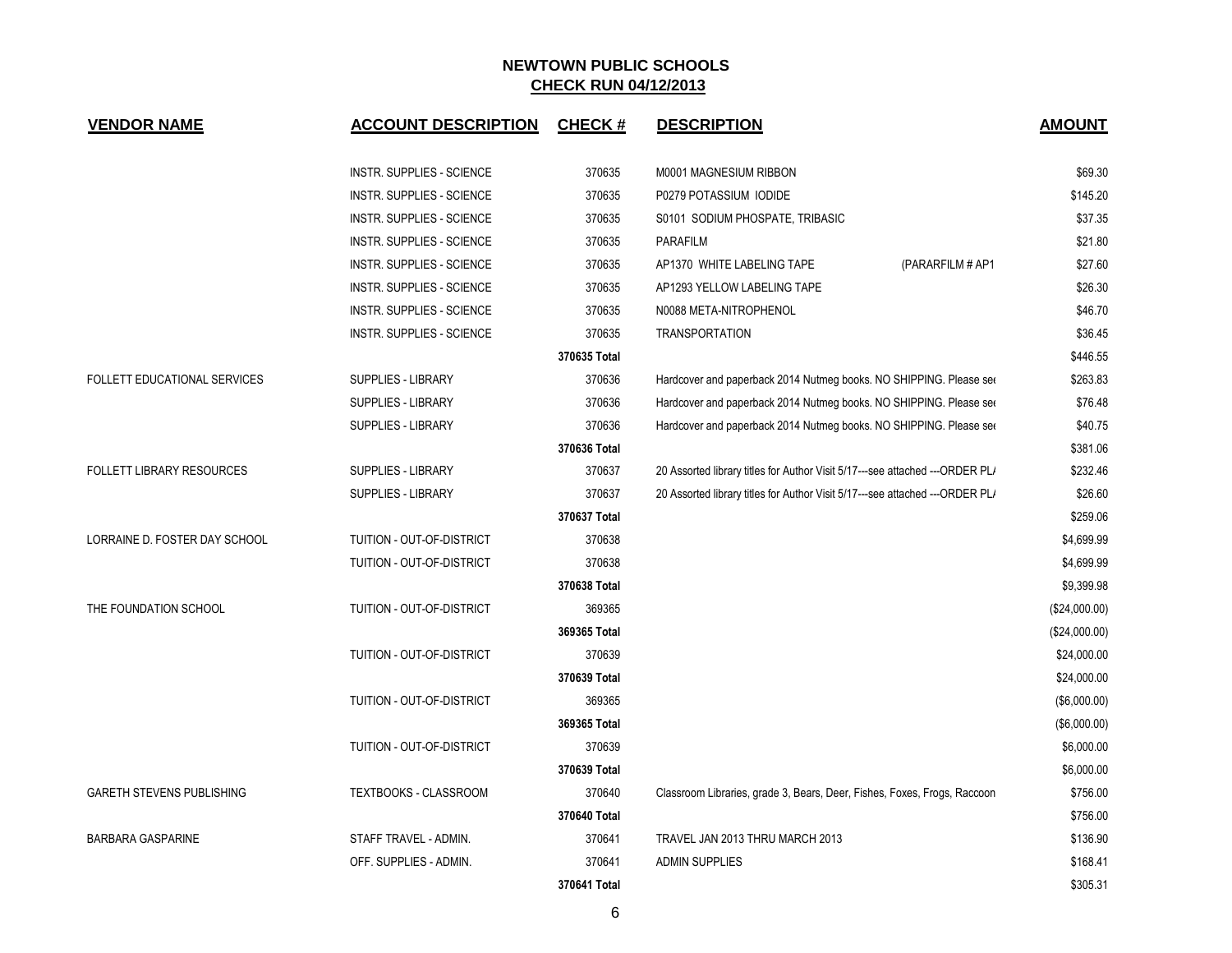| <b>VENDOR NAME</b>                | <b>ACCOUNT DESCRIPTION</b>       | <b>CHECK#</b> | <b>DESCRIPTION</b>                                                     | <b>AMOUNT</b> |
|-----------------------------------|----------------------------------|---------------|------------------------------------------------------------------------|---------------|
| DR. LINDA A. GEJDA                | STAFF TRAVEL - SUPER.            | 370642        | MONTHLY TRAVEL 2012/13                                                 | \$300.00      |
|                                   |                                  | 370642 Total  |                                                                        | \$300.00      |
| ELISSA GELLIS                     | POSTAGE - BUS. SERV.             | 370643        | <b>BULK PERMIT</b>                                                     | \$200.00      |
|                                   |                                  | 370643 Total  |                                                                        | \$200.00      |
| GERONNURSING & RESPITE CARE INC.  | PROF. SERV. - HEALTH ELEM/RIS    | 370644        | <b>STARR SERVICES</b>                                                  | \$2,122.70    |
|                                   | PROF. SERV. - HEALTH ELEM/RIS    | 370644        | <b>STARR SERVICES</b>                                                  | \$1,101.37    |
|                                   | PROF. SERV. - HEALTH ELEM/RIS    | 370644        | <b>STARR SERVICES</b>                                                  | \$2,403.01    |
|                                   |                                  | 370644 Total  |                                                                        | \$5,627.08    |
| <b>GLOBAL MECHANICAL LLC</b>      | REPAIRS - C.W.E.                 | 370645        | REPAIR GREENHOUSE WATERING SYSTEM                                      | \$700.00      |
|                                   | INSTR. SUPPLIES - C.W.E.         | 370645        | REPLACE WATERING SYSTEM                                                | \$1,000.00    |
|                                   |                                  | 370645 Total  |                                                                        | \$1,700.00    |
| <b>MEGHAN GLYNN</b>               | STAFF TRAVEL - SP. ED. PREK-8    | 370646        | TRAVEL FEB & MARCH 2013                                                | \$69.50       |
|                                   |                                  | 370646 Total  |                                                                        | \$69.50       |
| GOLDIE AND LIBRO MUSIC CENTER LLC | <b>REPAIRS - MUSIC</b>           | 370647        | <b>REPAIRS OF INSTRUMENTS</b>                                          | \$150.00      |
|                                   | <b>REPAIRS - MUSIC</b>           | 370647        | <b>REPAIRS OF INSTRUMENTS</b>                                          | \$350.00      |
|                                   | <b>REPAIRS - MUSIC</b>           | 370647        | <b>REPAIRS OF INSTRUMENTS</b>                                          | \$300.00      |
|                                   |                                  | 370647 Total  |                                                                        | \$800.00      |
| <b>GOODWILL</b>                   | PROF. SERV. - TRANSITIONAL       | 370648        | <b>TRANSITIONAL SERVICES</b>                                           | \$2,817.11    |
|                                   |                                  | 370648 Total  |                                                                        | \$2,817.11    |
| GOOGLE, INC.                      | CONTRACTED SERV. - INFO. TECH.   | 370649        | Additional Users for Google Archiving NO SHIPPING                      | \$38.50       |
|                                   |                                  | 370649 Total  |                                                                        | \$38.50       |
| GOVCONNECTION, INC.               | <b>INSTR. SUPPLIES - ENGLISH</b> | 370650        | CE278A TONER (English)                                                 | \$225.48      |
|                                   | <b>INSTR. SUPPLIES - SCIENCE</b> | 370650        | FAX NUMBER 603-683-1145<br>quote 23385198.01 CE 505A TON               | \$170.02      |
|                                   | INSTR. SUPPLIES - SOC. STUDIES   | 370650        | CE 278A TONER (Social Studies)                                         | \$225.48      |
|                                   | REPAIRS - INFO. TECH.            | 370650        | Switch 5400 zl 24-Port 10/100/1000 PoE Module Mfg part No. J8702A Iter | \$2,270.00    |
|                                   | <b>SUPPLIES - LIBRARY</b>        | 370650        | VT85LP replacement lamp for NEC VT595/695 projector. Price per quote # | \$296.96      |
|                                   | SUPPLIES - LIBRARY               | 370650        | Shipping and handling.                                                 | \$5.00        |
|                                   |                                  | 370650 Total  |                                                                        | \$3,192.94    |
| <b>GRAINGER</b>                   | <b>B&amp;G SUPPLIES - MAINT.</b> | 370651        | STORAGE CLIPBOARD, DOOR EDGE GUARDS, CARPET, TOILET HAN                | \$132.58      |
|                                   | <b>B&amp;G SUPPLIES - MAINT.</b> | 370651        | STORAGE CLIPBOARD, DOOR EDGE GUARDS, CARPET, TOILET HAN                | \$136.00      |
|                                   | <b>B&amp;G SUPPLIES - MAINT.</b> | 370651        | STORAGE CLIPBOARD, DOOR EDGE GUARDS, CARPET, TOILET HAN                | \$140.04      |
|                                   | <b>B&amp;G SUPPLIES - MAINT.</b> | 370651        | STORAGE CLIPBOARD, DOOR EDGE GUARDS, CARPET, TOILET HAN                | \$267.36      |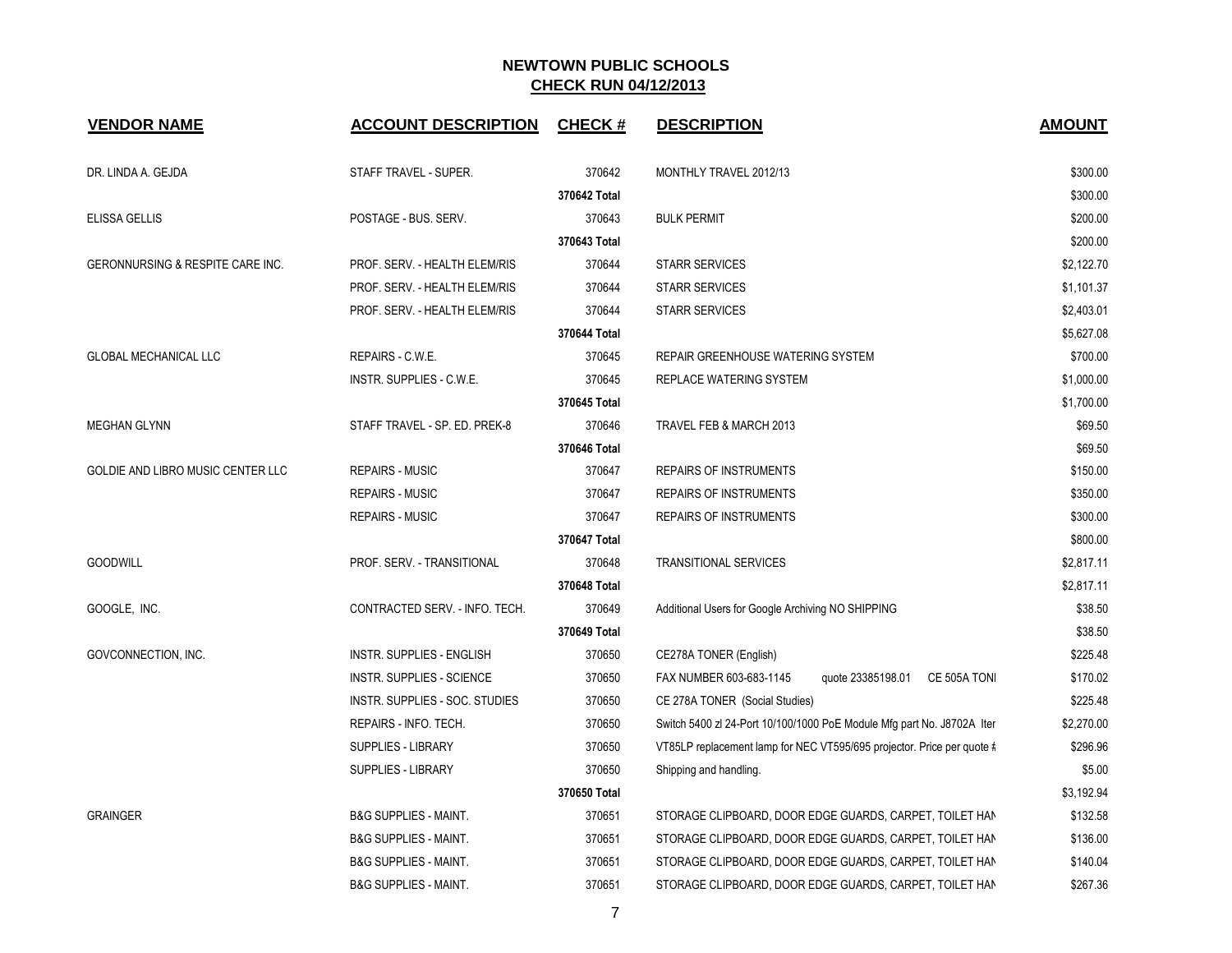| <b>VENDOR NAME</b>                    | <b>ACCOUNT DESCRIPTION</b>          | <b>CHECK#</b> | <b>DESCRIPTION</b>                                                     | <b>AMOUNT</b> |
|---------------------------------------|-------------------------------------|---------------|------------------------------------------------------------------------|---------------|
|                                       | <b>B&amp;G SUPPLIES - MAINT.</b>    | 370651        | STORAGE CLIPBOARD, DOOR EDGE GUARDS, CARPET, TOILET HAN                | \$67.34       |
|                                       | <b>B&amp;G SUPPLIES - MAINT.</b>    | 370651        | STORAGE CLIPBOARD, DOOR EDGE GUARDS, CARPET, TOILET HAN                | \$50.09       |
|                                       |                                     | 370651 Total  |                                                                        | \$793.41      |
| ANDREW D. HALL                        | <b>INSTR. SUPPLIES - MATH</b>       | 370652        | <b>MATH SUPPLIES</b>                                                   | \$107.95      |
|                                       |                                     | 370652 Total  |                                                                        | \$107.95      |
| HAMMOND AND STEPHENS                  | CONTRACTED SERV. - CLASSROOM        | 370653        | SEE ATTACHED order for Certificates and seals, and awards for Moving u | \$706.78      |
|                                       | CONTRACTED SERV. - CLASSROOM        | 370653        | Shipping and handling.                                                 | \$84.85       |
|                                       |                                     | 370653 Total  |                                                                        | \$791.63      |
| HAT CITY PAPER & SUPPLY CO.           | <b>B&amp;G SUPPLIES - CUSTODIAL</b> | 370654        | LYSOL DISINFECTANT, FLOOR PADS, MOP WRINGERS - CUST SUPP               | \$2,058.62    |
|                                       |                                     | 370654 Total  |                                                                        | \$2,058.62    |
| <b>HEARTLAND PAYMENT SYSTEMS INC.</b> | REPAIRS - INFO. TECH.               | 370655        | 6 Ft. Pin Pad - USB KT12-CLX-00071                                     | \$275.00      |
|                                       | REPAIRS - INFO. TECH.               | 370655        | <b>FREIGHT</b>                                                         | \$21.41       |
|                                       |                                     | 370655 Total  |                                                                        | \$296.41      |
| <b>HESS CORPORATION</b>               | PROPANE & NATURAL GAS - M.S.        | 370656        | 1218261                                                                | \$169.34      |
|                                       |                                     | 370656 Total  |                                                                        | \$169.34      |
| HOUGHTON MIFFLIN COMPANY              | <b>INSTR. SUPPLIES - MATH</b>       | 370657        | LARSON CALCULUS 7 EDITION                                              | \$8,825.00    |
|                                       | <b>INSTR. SUPPLIES - MATH</b>       | 370657        | <b>SHIPPING</b>                                                        | \$794.50      |
|                                       |                                     | 370657 Total  |                                                                        | \$9,619.50    |
| K-5 MATH TEACHING RESOURCES LLC       | <b>INSTR. SUPPLIES - CLASSROOM</b>  | 370658        | K-2 Addition and Subtraction Strategies                                | \$29.95       |
|                                       | INSTR. SUPPLIES - CLASSROOM         | 370658        | 1st Grade Math Journals                                                | \$29.95       |
|                                       | INSTR. SUPPLIES - CLASSROOM         | 370658        | 2nd Grade Math Journals                                                | \$29.95       |
|                                       | INSTR. SUPPLIES - CLASSROOM         | 370658        | 3rd Grade Math Journals                                                | \$29.95       |
|                                       | INSTR. SUPPLIES - CLASSROOM         | 370658        | 4th Grade Math Journals                                                | \$29.95       |
|                                       |                                     | 370658 Total  |                                                                        | \$149.75      |
| KAMCO SUPPLY CORP OF NEW ENGLAND      | <b>B&amp;G SUPPLIES - MAINT.</b>    | 370659        | CARPENTRY SUPPLIES                                                     | \$18.99       |
|                                       | <b>B&amp;G SUPPLIES - MAINT.</b>    | 370659        | <b>CARPENTRY SUPPLIES</b>                                              | \$531.84      |
|                                       |                                     | 370659 Total  |                                                                        | \$550.83      |
| <b>KELLY PRINTING SUPPLIES</b>        | OFF. SUPPLIES - ELEM.               | 370660        | Brother TN 350 cartridges (fax machines)                               | \$387.00      |
|                                       | OFF. SUPPLIES - ELEM.               | 370660        | shipping cost                                                          | \$16.90       |
|                                       |                                     | 370660 Total  |                                                                        | \$403.90      |
| <b>COLLEEN KIMBALL</b>                | CONTRACTED SERV. - T.A.P./FLEX      | 370661        | PE ACTIVITY FOR TAP                                                    | \$144.50      |
|                                       |                                     | 370661 Total  |                                                                        | \$144.50      |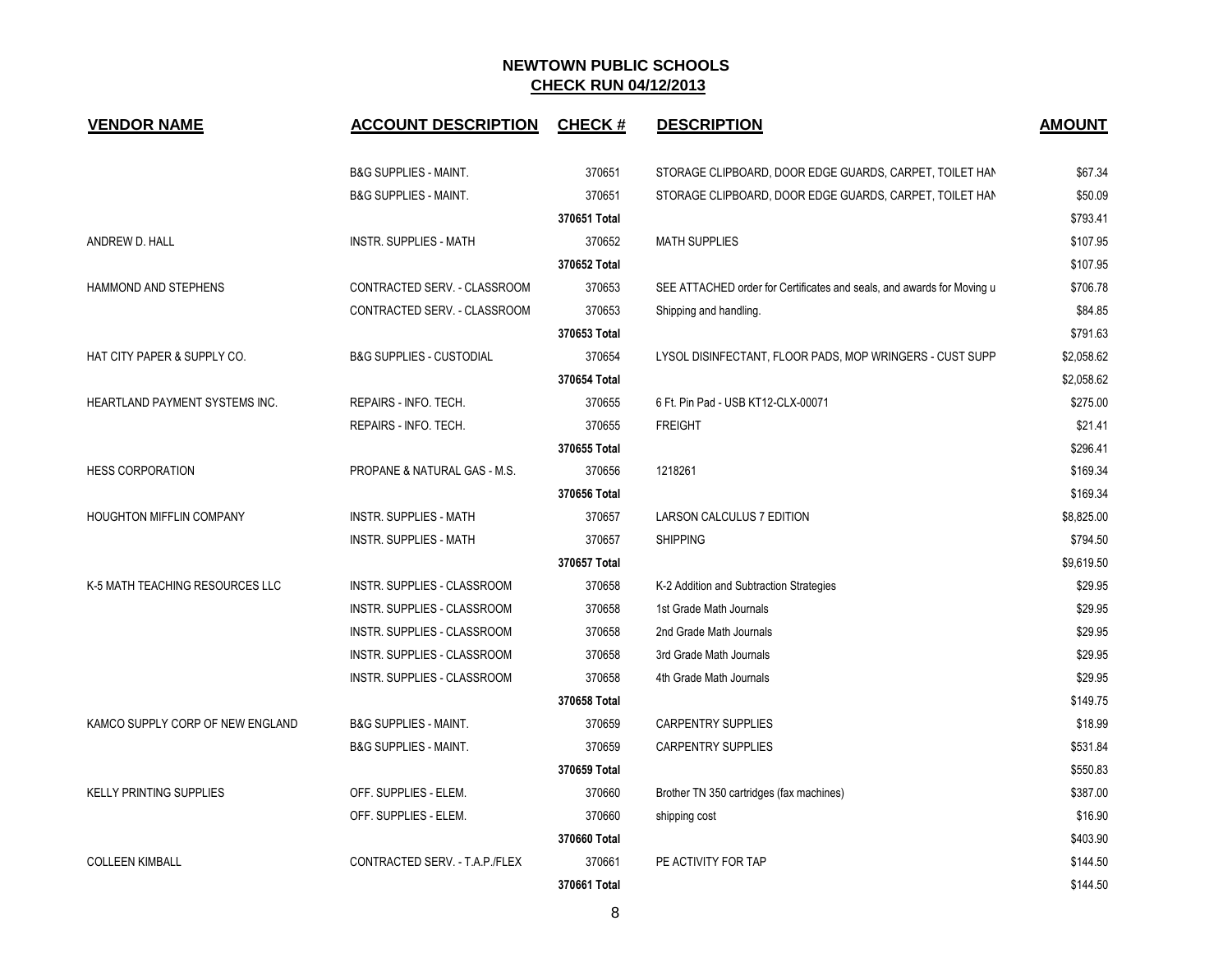| <b>VENDOR NAME</b>          | <b>ACCOUNT DESCRIPTION CHECK #</b> |              | <b>DESCRIPTION</b>                                         | <b>AMOUNT</b> |
|-----------------------------|------------------------------------|--------------|------------------------------------------------------------|---------------|
| LEAHY'S FUELS INC.          | PROPANE & NATURAL GAS - H.S.       | 370662       | PROPANE 97208G                                             | \$1,138.54    |
|                             |                                    | 370662 Total |                                                            | \$1,138.54    |
| LIBRARY VIDEO COMPANY       | <b>SUPPLIES - LIBRARY</b>          | 370663       | DVDs. See attached list.                                   | \$299.50      |
|                             | <b>SUPPLIES - LIBRARY</b>          | 370663       | MARC Records with Spine label.                             | \$12.90       |
|                             | <b>SUPPLIES - LIBRARY</b>          | 370663       | DVD Processing.                                            | \$7.90        |
|                             | <b>SUPPLIES - LIBRARY</b>          | 370663       | Shipping and handling.                                     | \$17.97       |
|                             |                                    | 370663 Total |                                                            | \$338.27      |
| <b>LUCK'S MUSIC LIBRARY</b> | <b>INSTR. SUPPLIES - MUSIC</b>     | 370664       | JAZZ PHILAMORNIC SABIEN PHILIPS SCORE                      | \$13.46       |
|                             | <b>INSTR. SUPPLIES - MUSIC</b>     | 370664       | JAZZ PHILARMONIC SABIEN/PHILLIPS VIOLIN PART               | \$114.48      |
|                             | <b>INSTR. SUPPLIES - MUSIC</b>     | 370664       | JAZZ PHILARMONIC SABIEN/PHILLIPS VIOLA PART                | \$50.34       |
|                             | <b>INSTR. SUPPLIES - MUSIC</b>     | 370664       | JAZZ PHILARMONIC SABIEN/PHILLIPS CELLO PART                | \$50.09       |
|                             | <b>INSTR. SUPPLIES - MUSIC</b>     | 370664       | JAZZ PHILARMONIC SABIEN/PHILLIPS BASS PART                 | \$35.78       |
|                             | <b>INSTR. SUPPLIES - MUSIC</b>     | 370664       | JAZZ PHILARMONIC SABIEN/PHILLIPS -CD                       | \$9.86        |
|                             | <b>INSTR. SUPPLIES - MUSIC</b>     | 370664       | CD                                                         | \$15.08       |
|                             |                                    | 370664 Total |                                                            | \$289.09      |
| M - F ATHLETIC              | INSTR. SUPPLIES - SPORTS           | 370665       | KOMELON FIBERGLASS MEASURING TAPE 200-4282A                | \$37.95       |
|                             | INSTR. SUPPLIES - SPORTS           | 370665       | KOMELON FIBERGALSS MEASURING TAPE 330 4283A                | \$59.95       |
|                             | INSTR. SUPPLIES - SPORTS           | 370665       | STARTER GUN BLANKS .32 BLCK POWDER-4741A                   | \$99.90       |
|                             | INSTR. SUPPLIES - SPORTS           | 370665       | BATONS GOLD-4560A                                          | \$13.95       |
|                             | <b>INSTR. SUPPLIES - SPORTS</b>    | 370665       | <b>BATONS BLUE-4560A</b>                                   | \$13.95       |
|                             | <b>INSTR. SUPPLIES - SPORTS</b>    | 370665       | CEI ULTRA 493 STOPWATCHES-3336A                            | \$128.85      |
|                             | INSTR. SUPPLIES - SPORTS           | 370665       | BATONS (GOLD) 4560A                                        | \$13.95       |
|                             | <b>INSTR. SUPPLIES - SPORTS</b>    | 370665       | BATONS (BLUE) 4560A                                        | \$13.95       |
|                             | INSTR. SUPPLIES - SPORTS           | 370665       | <b>SHIPPING</b>                                            | \$20.00       |
|                             |                                    | 370665 Total |                                                            | \$402.45      |
| WILLIAM V. MACGILL & CO     | MEDICAL SUPPLIES - ELEM.           | 370666       | see attached order/total \$315.04 - no shipping cost       | \$317.70      |
|                             |                                    | 370666 Total |                                                            | \$317.70      |
| DR. ANA PAULA MACHADO       | MEDICAL ADVISOR - HEALTH ADMIN     | 370667       | <b>MEDICAL DIRECTOR</b>                                    | \$769.20      |
|                             |                                    | 370667 Total |                                                            | \$769.20      |
| <b>MAILFINANCE</b>          | EQUIP RENTAL - ADMIN.              | 370668       | LEASE AGREEMENT 2012/2013 H/SFOLDING MACHINE #N110113630   | \$784.17      |
|                             | EQUIP RENTAL - BUS. SERV.          | 370668       | LEASE AGREEMENT 2012/2013 C/OMAILING MACHINE #N11011413\$7 | \$784.17      |
|                             | EQUIP RENTAL - BUS. SERV.          | 370668       | LEASE PAYMENT \$430.53 QUARTERLY FOR FOLDING MACH LOCATE   | \$430.53      |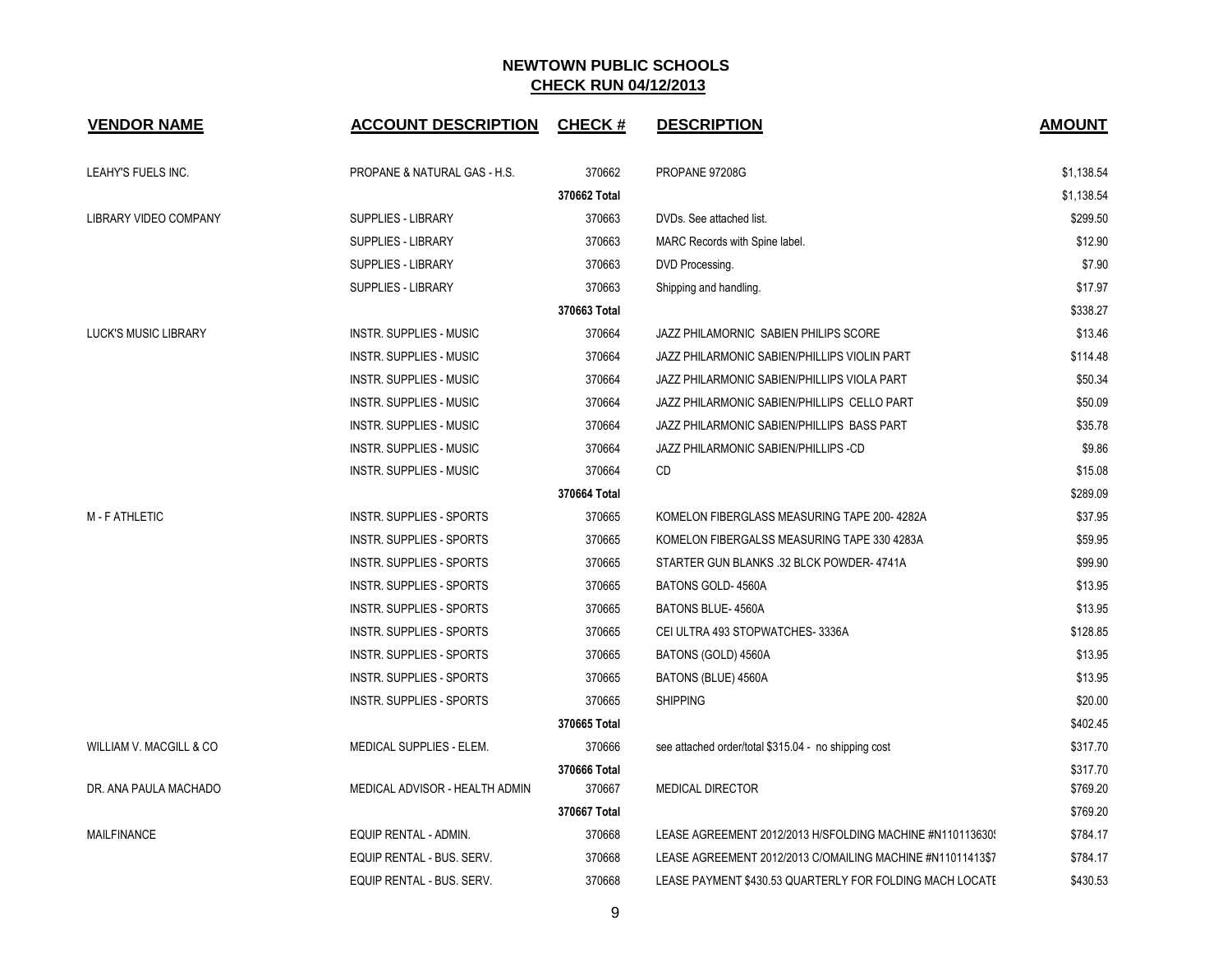| <b>VENDOR NAME</b> | <b>ACCOUNT DESCRIPTION</b>        | <b>CHECK#</b> | <b>DESCRIPTION</b>                                                       | <b>AMOUNT</b> |
|--------------------|-----------------------------------|---------------|--------------------------------------------------------------------------|---------------|
|                    |                                   | 370668 Total  |                                                                          | \$1,998.87    |
| W.B. MASON., INC   | OFF. SUPPLIES - BUS. SERV.        | 370669        | SUPPLIES 2012/13                                                         | \$130.28      |
|                    | OFF. SUPPLIES - BUS. SERV.        | 370669        | <b>SUPPLIES 2012/13</b>                                                  | \$108.40      |
|                    | OFF. SUPPLIES - BUS. SERV.        | 370669        | SUPPLIES 2012/13                                                         | (\$18.00)     |
|                    | OFF. SUPPLIES - BUS. SERV.        | 370669        | SUPPLIES 2012/13                                                         | \$377.86      |
|                    | INSTR. SUPPLIES - CLASSROOM       | 370669        | Green Mountain Breakfast Blend Item #GMT-6520-AAO Robert Manowitz        | \$20.98       |
| W.B. MASON., INC   | INSTR. SUPPLIES - CLASSROOM       | 370669        | Green Mountain Breakfast Blend Decaf Item # GMT-7522-AAO                 | \$10.49       |
|                    | INSTR. SUPPLIES - CLASSROOM       | 370669        | Green Mountain Dark Magic Extra Bol                                      | \$10.49       |
|                    | INSTR. SUPPLIES - CLASSROOM       | 370669        | Pink copy paper, Item CASMP2201PK                                        | \$33.70       |
|                    | INSTR. SUPPLIES - CLASSROOM       | 370669        | Orchid copy paper, item CASMP2201R Priced per consortium bid. Free sh    | \$33.70       |
|                    | INSTR. SUPPLIES - SP. ED. PREK-8  | 370669        | DIVIDER BSX-P6072GYG 72X60 GRAY                                          | \$539.90      |
|                    | INSTR. SUPPLIES - SP. ED. PREK-8  | 370669        | PANEL CONNECTOR BSX-QC90GY                                               | \$12.95       |
|                    | INSTR. SUPPLIES - SP. ED. PREK-8  | 370669        | T-BASE FOOT BSX-TBASEGY                                                  | \$103.80      |
|                    | OFF. SUPPLIES - ADMIN.            | 370669        | Toner, Item CC530A, Black priced per Rob Manowitz. Free Shipping         | \$168.98      |
|                    | OFF. SUPPLIES - ADMIN.            | 370669        | Toner, Item CC530A, Black priced per Rob Manowitz. Free Shipping         | \$168.99      |
|                    | OFF. SUPPLIES - ADMIN.            | 370669        | Green copy paper, Item CASmp2201GN. Priced per consortium bid. Free s    | \$33.70       |
|                    | OFF. SUPPLIES - ADMIN.            | 370669        | Post it pop up notes, Item MMMR330N. Free shipping                       | \$40.20       |
|                    | INSTR. SUPPLIES - SP. ED. PREK-8  | 370669        | CARTRIDGERS HEWCE320A HPLASER JET CP1525NW                               | \$139.98      |
|                    | INSTR. SUPPLIES - CLASSROOM       | 370669        | Everyready LED Economy Bright Light 2/PK, Item # EVE3151L2S, NO S/H      | \$189.75      |
|                    | INSTR. SUPPLIES - GUIDANCE        | 370669        | Little Rapids Caprice Paper Tablecover, Roll, 40 x 300. White            | \$28.00       |
|                    | INSTR. SUPPLIES - GUIDANCE        | 370669        | EVEE92LP16, MAX Alkaline Batterieis, AAA, 16/pack                        | \$16.99       |
|                    | INSTR. SUPPLIES - GUIDANCE        | 370669        | EVEE91SBP36H, MAX Alkaline Batterieis, AA, 36/packe                      | \$31.46       |
|                    | INSTR. SUPPLIES - GUIDANCE        | 370669        | HEWCC531A CC531A (HP 304A) Toner Cartridge, 2800 Page-Yield, Cyar        | \$245.98      |
|                    | INSTR. SUPPLIES - GUIDANCE        | 370669        | HEWCC532A CC532A (HP304A)Toner Cartridge, 2800 Page-Yield, Yellov        | \$122.99      |
|                    | INSTR. SUPPLIES - GUIDANCE        | 370669        | HEWCC533A CC533A (HP 304A) Toner Cartridge, 2800 Page-Yield, Mag         | \$245.98      |
|                    | <b>INSTR. SUPPLIES - GUIDANCE</b> | 370669        | HEWCC530A CC530A (HP 304A) Toner Cartridge, 3500 Page-Yield, Blac        | \$249.98      |
|                    | INSTR. SUPPLIES - CLASSROOM       | 370669        | BOSTON BESTBREAKFAST COFFEE-                                             | \$149.95      |
|                    | INSTR. SUPPLIES - CLASSROOM       | 370669        | BOSTON BEST BREAKAST DECAF COFFEE                                        | \$79.98       |
|                    | INSTR. SUPPLIES - MUSIC           | 370669        | Duracell Cp[[ertp[ Batteroes. AA. 36 pk, Item DurAACTbulk36              | \$31.98       |
|                    | INSTR. SUPPLIES - MUSIC           | 370669        | Imation DVD_R Discs. Item IMN18059                                       | \$75.98       |
|                    | INSTR. SUPPLIES - MUSIC           | 370669        | Duracell Coppertop Alkaline batteries with power preserve Technology, AA | \$23.96       |
|                    | <b>INSTR. SUPPLIES - SCIENCE</b>  | 370669        | SOU554C SOUTHWORTH PAPER (Anatomy Class)                                 | \$65.90       |

10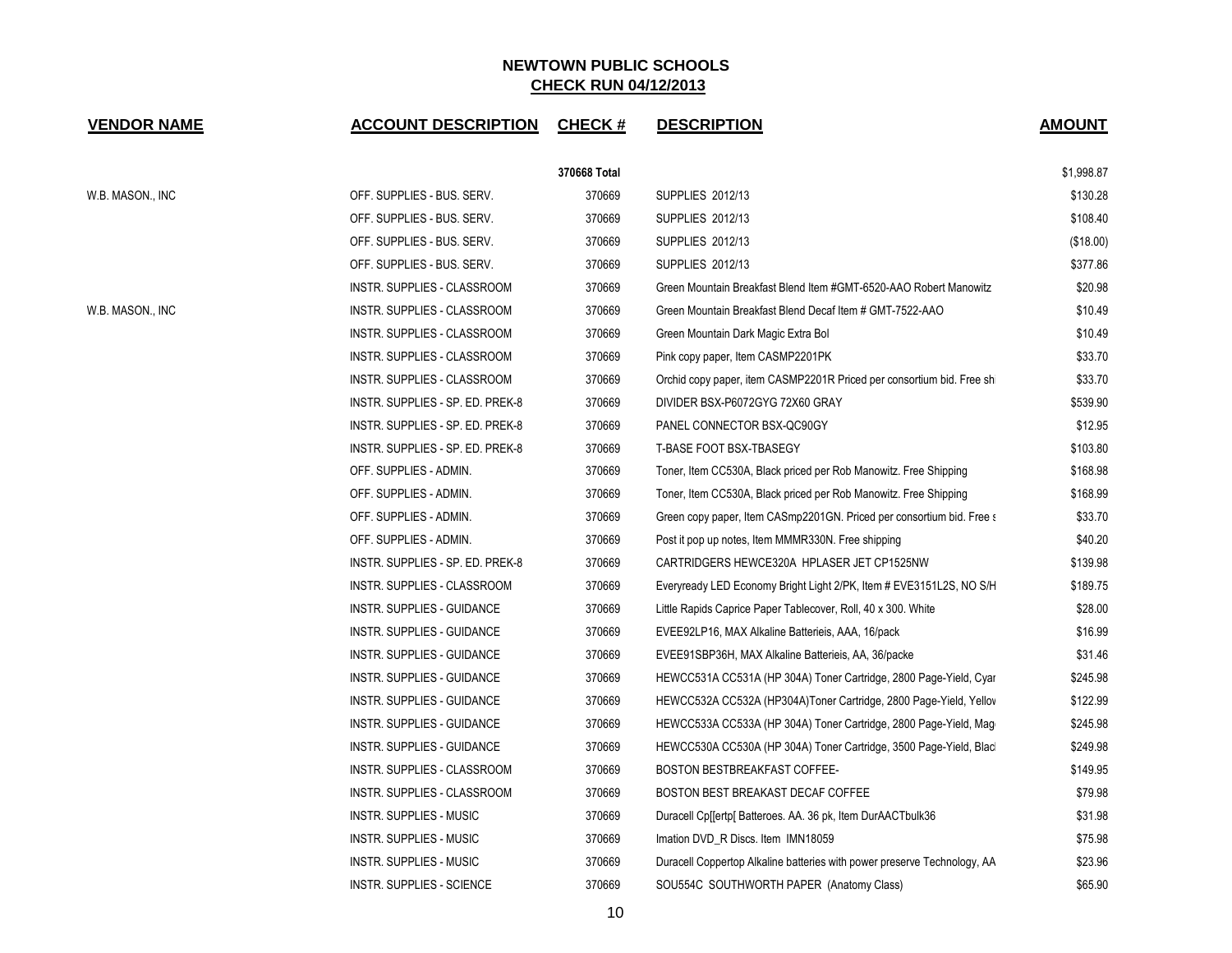| <b>VENDOR NAME</b>                   | <b>ACCOUNT DESCRIPTION</b>          | <b>CHECK#</b> | <b>DESCRIPTION</b>                                                     | <b>AMOUNT</b> |
|--------------------------------------|-------------------------------------|---------------|------------------------------------------------------------------------|---------------|
|                                      | <b>INSTR. SUPPLIES - SCIENCE</b>    | 370669        | MMM20901A PAINTERS BLUE TAPE                                           | \$26.92       |
|                                      | INSTR. SUPPLIES - SCIENCE           | 370669        | SAN 80003 BLUE MARKERS                                                 | \$65.00       |
|                                      | INSTR. SUPPLIES - SCIENCE           | 370669        | SAN 80001 BLACK MARKERS                                                | \$68.28       |
|                                      | INSTR. SUPPLIES - ENGLISH           | 370669        | MMMPP2500 3M FILM FOR COPIERS                                          | \$26.75       |
|                                      | <b>INSTR. SUPPLIES - ENGLISH</b>    | 370669        | PAP3030131 MECHANICAL PENCILS                                          | \$19.96       |
|                                      | INSTR. SUPPLIES - ENGLISH           | 370669        | SAN69034 PENS BLACK (Keylock)                                          | \$35.58       |
|                                      | <b>INSTR. SUPPLIES - ENGLISH</b>    | 370669        | MMM20901A PAINTERS BLUE TAPE                                           | \$26.92       |
|                                      | INSTR. SUPPLIES - SP. ED. PREK-8    | 370669        | CARTRIDGES HEWCC530AD 304A                                             | \$355.98      |
|                                      |                                     | 370669 Total  |                                                                        | \$4,100.67    |
| McCUTCHAN TRANSPORTATION             | TRANS. - LOCAL REG. ED              | 370671        | LOCAL TRANSPORTATION FOR SCHOOL YEAR 2012-13                           | \$190.00      |
|                                      |                                     | 370671 Total  |                                                                        | \$190.00      |
| MCKENNEY MECHANICAL CONTRACTORS INC. | <b>EMERGENCY REPAIRS - HOM.</b>     | 370672        | BOILER #1 REPAIRS - HOM                                                | \$1,105.18    |
|                                      |                                     | 370672 Total  |                                                                        | \$1,105.18    |
| <b>MOORE MEDICAL LLC</b>             | <b>B&amp;G SUPPLIES - CUSTODIAL</b> | 370673        | NON LATEX GLOVES - CUST SUPPLIES                                       | \$606.50      |
|                                      |                                     | 370673 Total  |                                                                        | \$606.50      |
| E. A. MORSE & CO. INC.               | <b>B&amp;G SUPPLIES - CUSTODIAL</b> | 370674        | <b>GREEN SOL CLEANER - CUST SUPPLIES</b>                               | \$2,523.96    |
|                                      | <b>B&amp;G SUPPLIES - CUSTODIAL</b> | 370674        | GREEN SOL CLEANER - CUST SUPPLIES                                      | \$787.80      |
|                                      | EQUIPMENT - CUSTODIAL               | 370674        | RIDE ON SCRUBBER - CHALK HILL                                          | \$5,000.00    |
|                                      |                                     | 370674 Total  |                                                                        | \$8,311.76    |
| MUSIC & ARTS CENTER, INC.            | INSTR. SUPPLIES - MUSIC             | 370675        | For Orchestra supplies throughout the school year, Mr. Hedin           | \$120.00      |
| MUSIC & ARTS CENTER, INC.            | <b>INSTR. SUPPLIES - MUSIC</b>      | 370675        | Technises, Inv. 3499370. Free ship                                     | \$44.52       |
|                                      | <b>INSTR. SUPPLIES - MUSIC</b>      | 370675        | instructional items per attached invoice 4017455, ok to pay.           | \$125.93      |
|                                      |                                     | 370675 Total  |                                                                        | \$290.45      |
| NAGEL ELECTRIC LLC                   | B. & G. REPAIRS - H.S.              | 370676        | RUN ELECTRICAL FOR VENDING MACHINE - NHS                               | \$440.00      |
|                                      |                                     | 370676 Total  |                                                                        | \$440.00      |
| LISA NARAYANAN                       | INSTR. SUPPLIES - SCIENCE           | 370677        | ASSOR SUPPLIES SCIENCE                                                 | \$43.56       |
|                                      |                                     | 370677 Total  |                                                                        | \$43.56       |
| NBEA                                 | INSTR. SUPPLIES - BUSINESS ED       | 370678        | <b>NBEA PROFESSIONAL</b>                                               | \$80.00       |
|                                      |                                     | 370678 Total  |                                                                        | \$80.00       |
| NEW ENGLAND CTR FOR CHILDREN         | TUITION - OUT-OF-DISTRICT           | 370679        |                                                                        | \$14,543.22   |
|                                      |                                     | 370679 Total  |                                                                        | \$14,543.22   |
| <b>NEW HORIZONS</b>                  | STAFF TRAIN. - INFO. TECH.          | 370680        | Authorized Vmware vSphere Install, Configure, Manage v5.1 (5 days) Ons | \$8,525.00    |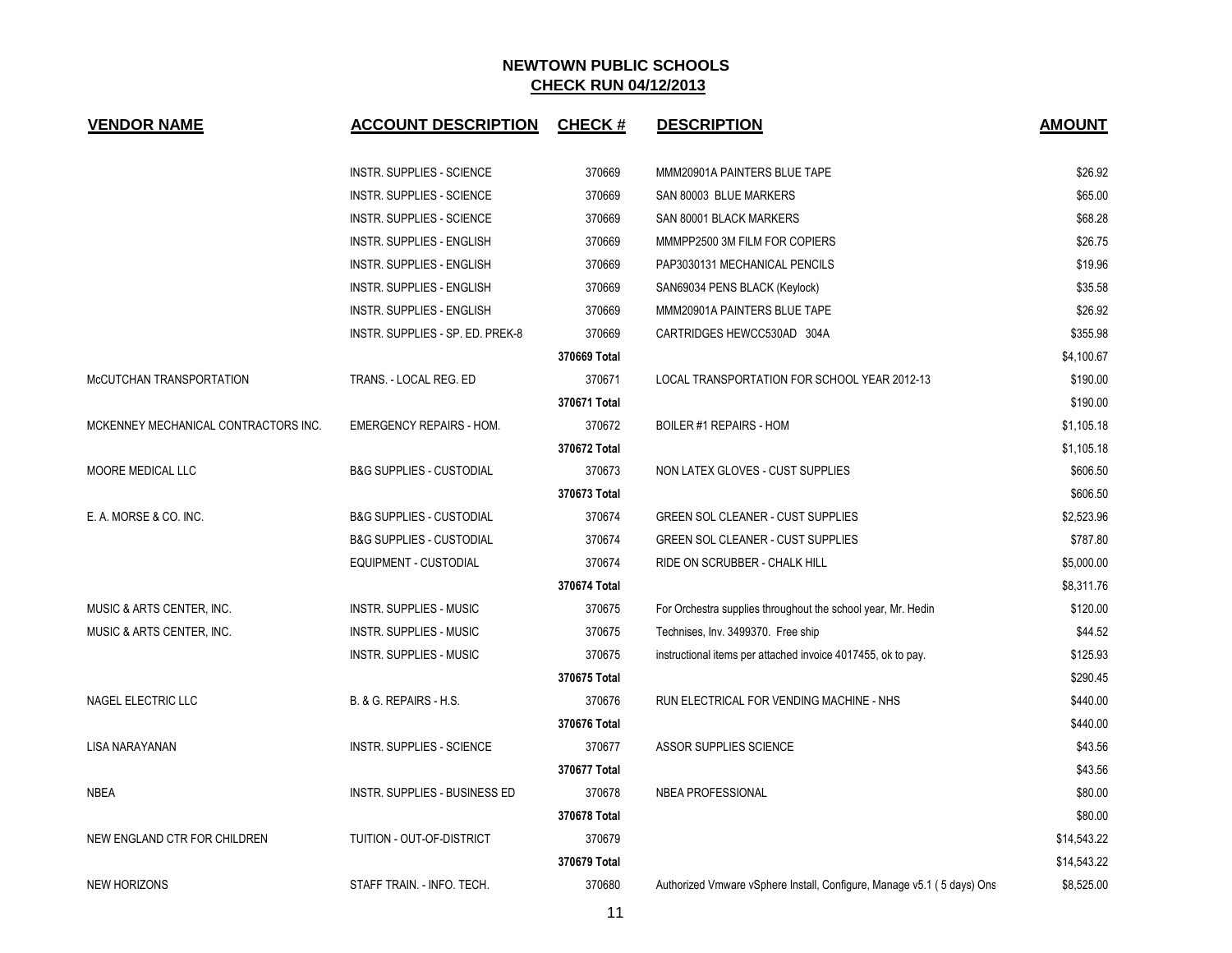| <b>VENDOR NAME</b>         | <b>ACCOUNT DESCRIPTION</b>       | <b>CHECK#</b> | <b>DESCRIPTION</b>                                                      | <b>AMOUNT</b>  |
|----------------------------|----------------------------------|---------------|-------------------------------------------------------------------------|----------------|
|                            |                                  | 370680 Total  |                                                                         | \$8,525.00     |
| NEWTOWN BOARD OF EDUCATION | MEDICAL INS. PREMIUMS            | 370681        | LONG TERM DISABILITY                                                    | \$3,116.40     |
|                            | <b>ADMINISTRATION FEES</b>       | 370681        | <b>DENTAL ADMIN</b>                                                     | \$2,855.00     |
|                            | <b>ADMINISTRATION FEES</b>       | 370681        | CORBRA ADMIN FEE                                                        | \$300.00       |
|                            | LIFE INSURANCE                   | 370681        | AD&D PREMIUM                                                            | \$1,178.02     |
|                            | LIFE INSURANCE                   | 370681        | LIFE PREMIUM                                                            | \$5,890.10     |
|                            |                                  | 370681 Total  |                                                                         | \$13,339.52    |
| NEWTOWN FOOD SERVICE       | CONTRACTED SERV. - ADMIN.        | 370682        | Student Lunches for Chinese Delegation                                  | \$173.75       |
|                            | OFF. SUPPLIES - ADMIN.           | 370682        | Professional development refreshments per invoice 10163, attached       | \$135.85       |
|                            | CONTRACTED SERV. - CLASSROOM     | 370682        | Lunch for Chinese students per invoice 10164, attached.                 | \$148.70       |
|                            | OFF. SUPPLIES - ADMIN.           | 370682        | Professional development refreshments. See attached invoice 10174       | \$131.00       |
|                            |                                  | 370682 Total  |                                                                         | \$589.30       |
| NEWTOWN HIGH SCHOOL        | INSTR. SUPPLIES - WORLD LANG.    | 370684        | REIMBURSE ACTIVITY ACCOUNT FOR SPANISH IMMERSION DAY FO                 | \$675.33       |
|                            |                                  | 370684 Total  |                                                                         | \$675.33       |
| NEWTOWN MIDDLE SCHOOL      | INSTR. SUPPLIES - SP. ED. PREK-8 | 370685        | CT SCIENCE MUSEUM TRIP                                                  | \$175.00       |
|                            |                                  | 370685 Total  |                                                                         | \$175.00       |
| TOWN OF NEWTOWN            | <b>DENTAL CLAIMS</b>             | 370687        | DENTAL PAYMENTS 2012-13 SELF-FUNDED                                     | \$25,511.68    |
|                            |                                  | 370687 Total  |                                                                         | \$25,511.68    |
|                            | MEDICAL INSURANCE                | 370686        | MEDICAL BENEFITS 2012-13 SELF-INS                                       | \$1,424,742.38 |
|                            |                                  | 370686 Total  |                                                                         | \$1,424,742.38 |
| ON-SITE SHREDDING          | CONTRACTED SERV. - BUS. SERV.    | 370688        | SHREDDING SERVICES AT CENTAL OFFICELOCATION - 2 CONTAINE                | \$35.00        |
|                            |                                  | 370688 Total  |                                                                         | \$35.00        |
| <b>CATHY OSTAR</b>         | STAFF TRAVEL - CLASSROOM         | 370689        | TRAVEL DIRECTORS ROUNDTABLE                                             | \$28.82        |
|                            |                                  | 370689 Total  |                                                                         | \$28.82        |
| PCM-G                      | INSTR. SUPPLIES - GUIDANCE       | 370690        | Office Jet Pro 8100 Eprinter - PC Part #8979073; Manufacturer Part #CM7 | \$139.00       |
|                            | INSTR. SUPPLIES - GUIDANCE       | 370690        | Shipping - 10%                                                          | \$13.90        |
|                            | INSTR. SUPPLIES - INFO. TECH.    | 370690        | 1012MO1BBK WL Bluetooth Black mouse I/O Magic IO12MO1BBK - 9006         | \$19.99        |
|                            | INSTR. SUPPLIES - INFO. TECH.    | 370690        | MS Sculpt Mobile Keyboard USB T9T-00001 9416927NO SHIPPINGQUO           | \$42.99        |
|                            |                                  | 370690 Total  |                                                                         | \$215.88       |
| J.W. PEPPER & SON INC.     | <b>INSTR. SUPPLIES - MUSIC</b>   | 370691        | music materials, cds & sheet music-shipping included in price.          | (\$26.99)      |
|                            | <b>INSTR. SUPPLIES - MUSIC</b>   | 370691        | music materials, cds & sheet music-shipping included in price.          | \$56.25        |
|                            | <b>INSTR. SUPPLIES - MUSIC</b>   | 370691        | Over the Rainbow, Two part, Item 10343500                               | \$38.00        |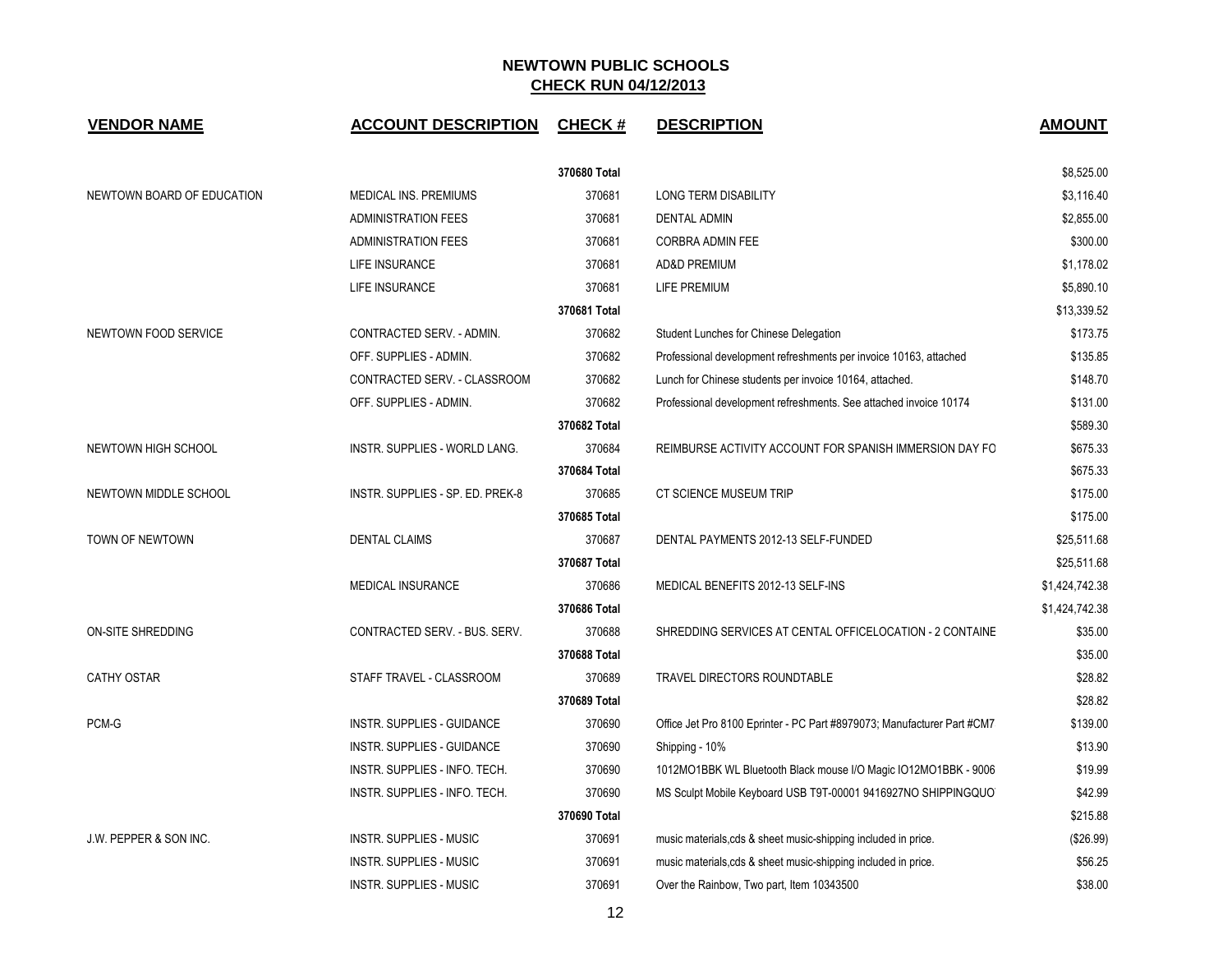| <b>VENDOR NAME</b>           | <b>ACCOUNT DESCRIPTION</b>         | <b>CHECK#</b> | <b>DESCRIPTION</b>                                                | <b>AMOUNT</b> |
|------------------------------|------------------------------------|---------------|-------------------------------------------------------------------|---------------|
|                              | <b>INSTR. SUPPLIES - MUSIC</b>     | 370691        | Shipping                                                          | \$8.99        |
|                              |                                    | 370691 Total  |                                                                   | \$76.25       |
| PERKINS SCHOOL FOR THE BLIND | <b>TUITION - OUT-OF-DISTRICT</b>   | 370692        |                                                                   | \$22,323.21   |
|                              |                                    | 370692 Total  |                                                                   | \$22,323.21   |
| <b>JO-ANN PETERS</b>         | STAFF TRAVEL - ADMIN.              | 370693        | <b>TRAVEL</b>                                                     | \$84.90       |
|                              |                                    | 370693 Total  |                                                                   | \$84.90       |
| PETTY CASH                   | POSTAGE - ADMIN.                   | 370694        | PETTY CASH                                                        | \$33.00       |
|                              | STAFF TRAVEL - ART                 | 370694        | PETTY CASH                                                        | \$25.62       |
|                              | CONTRACTED SERV. - CLASSROOM       | 370694        | PETTY CASH                                                        | \$79.43       |
|                              | INSTR. SUPPLIES - GUIDANCE         | 370694        | PETTY CASH                                                        | \$47.95       |
|                              |                                    | 370694 Total  |                                                                   | \$186.00      |
| PLAYSCRIPTS INC.             | <b>INSTR. SUPPLIES - MUSIC</b>     | 370695        | IT S NOT YOU IT S ME DON ZOLIDIS- THE MRUEROUS MASNIO OF M        | \$335.18      |
|                              |                                    | 370695 Total  |                                                                   | \$335.18      |
| PREMIER AGENDAS INC          | PRINTING - CLASSROOM               | 370696        | Student agendas - Invoice # 204500243909                          | \$77.00       |
|                              | PRINTING - CLASSROOM               | 370696        | Shipping/Handling                                                 | \$405.00      |
|                              |                                    | 370696 Total  |                                                                   | \$482.00      |
| PRO-ED                       | INSTR. SUPPLIES - SP/HEAR.         | 370697        | TWF-2 INTERMEDIATE RECORD FORMS                                   | \$50.00       |
|                              | INSTR. SUPPLIES - SP/HEAR.         | 370697        | <b>SHIPPING</b>                                                   | \$5.00        |
|                              |                                    | 370697 Total  |                                                                   | \$55.00       |
| PTA REED SCHOOL              | CONTRACTED SERV. - ADMIN.          | 370698        | Reimburse RIS PTA for T-shirts purchased for Chinese Delegates    | \$300.57      |
|                              |                                    | 370698 Total  |                                                                   | \$300.57      |
| REALLY GOOD STUFF INC.       | <b>INSTR. SUPPLIES - CLASSROOM</b> | 370699        | Classroom Library Rack with bins, Order #159849AEC-BL             | \$134.98      |
|                              | INSTR. SUPPLIES - CLASSROOM        | 370699        | Classroom Library Rack with bins, Order #159849AEC-GRN            | \$134.98      |
|                              | INSTR. SUPPLIES - CLASSROOM        | 370699        | Shipping and Handling charges                                     | \$35.08       |
|                              |                                    | 370699 Total  |                                                                   | \$305.04      |
| RHODE ISLAND NOVELTY         | INSTR. SUPPLIES - CLASSROOM        | 370700        | SLMAGGL, plastic magnifying glasses, gross, 097138619341          | \$5.50        |
|                              | INSTR. SUPPLIES - CLASSROOM        | 370700        | SGNERGL, nerdy glasses, dz, 097138746047                          | \$150.00      |
|                              | INSTR. SUPPLIES - CLASSROOM        | 370700        | approx S/H cost                                                   | \$11.21       |
|                              |                                    | 370700 Total  |                                                                   | \$166.71      |
| RnB ENTERPRISES INC.         | CONTRACTED SERV. - CLASSROOM       | 370701        | Mount smartboard and adjust projector. See attached invoice 52393 | \$144.00      |
|                              |                                    | 370701 Total  |                                                                   | \$144.00      |
| DR. JANET ROBINSON           | STAFF TRAVEL - SUPER.              | 370702        | MONTHLY TRAVEL 2012/13                                            | \$400.00      |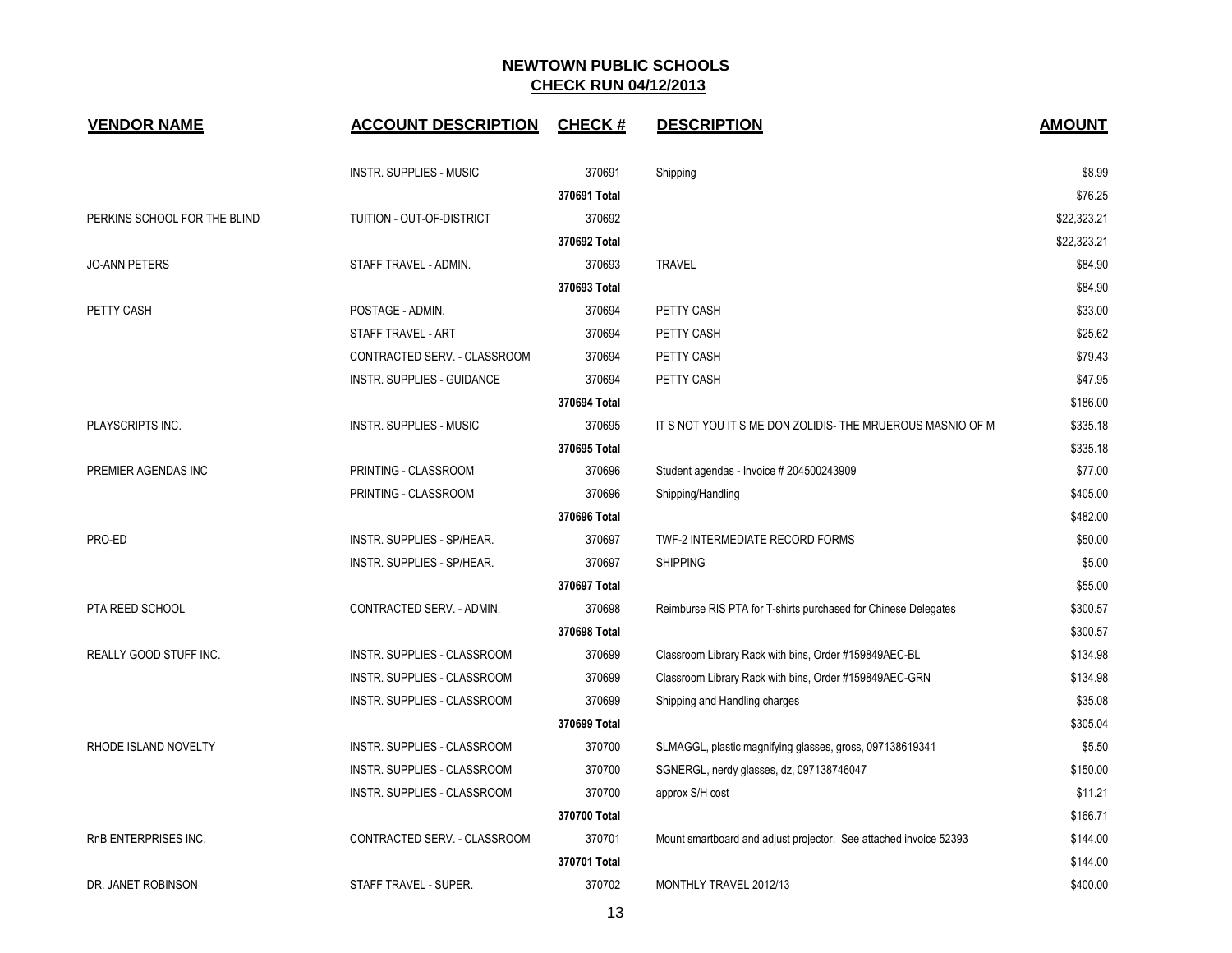| <b>VENDOR NAME</b>              | <b>ACCOUNT DESCRIPTION</b>       | <b>CHECK#</b> | <b>DESCRIPTION</b>                                                           | <b>AMOUNT</b> |
|---------------------------------|----------------------------------|---------------|------------------------------------------------------------------------------|---------------|
|                                 |                                  | 370702 Total  |                                                                              | \$400.00      |
| <b>NELSON M. SANTOS</b>         | STAFF TRAVEL - INFO. TECH.       | 370703        | TRAVEL MARCH 2013                                                            | \$70.51       |
|                                 |                                  | 370703 Total  |                                                                              | \$70.51       |
| <b>SERC</b>                     | STAFF TRAIN. - CLASSROOM         | 370704        | Registration - Education of students who are visually impaired: Strategies a | \$70.00       |
|                                 |                                  | 370704 Total  |                                                                              | \$70.00       |
| <b>VICKI SHESKIN</b>            | <b>INSTR. SUPPLIES - ART</b>     | 370705        | <b>ART SUPPLIES</b>                                                          | \$162.51      |
|                                 |                                  | 370705 Total  |                                                                              | \$162.51      |
| SID HARVEY INDUSTRIES INC.      | <b>B&amp;G SUPPLIES - MAINT.</b> | 370706        | WATER DETECTOR PASTE / CHERRY BOMB DEODORANT - SUPPLIE                       | \$18.76       |
|                                 |                                  | 370706 Total  |                                                                              | \$18.76       |
| CAROL CARDILLO SKOLAS           | STAFF TRAIN. - CLASSROOM         | 370407        | <b>WORKSHOP</b>                                                              | (\$80.00)     |
|                                 |                                  | 370407 Total  |                                                                              | (\$80.00)     |
| <b>SOLUTIONS EAP</b>            | EMPLOYEE ASSISTANCE PROGRAM      | 370707        | EAP SESSIONS                                                                 | \$6,615.00    |
|                                 |                                  | 370707 Total  |                                                                              | \$6,615.00    |
| SOUTHBURY PRINTING CENTRE, INC. | PRINTING - STAFF DEVELOP.        | 370708        | Professional Day Request Forms (500)                                         | \$193.29      |
|                                 |                                  | 370708 Total  |                                                                              | \$193.29      |
| SPC SCHOOL PUBLICATIONS COMPANY | PRINTING - ENGLISH               | 370709        | Invoice 28077 300 copies Hawkeye VolXVIII issue V March 2013<br>20 pa        | \$925.00      |
|                                 |                                  | 370709 Total  |                                                                              | \$925.00      |
| STAMP FULFILLMENT SVC           | POSTAGE - ADMIN.                 | 370710        | Forever stamped envelopes, #10, Purple Martin, self stick with premium op    | \$550.10      |
|                                 | POSTAGE - ADMIN.                 | 370710        | Shipping                                                                     | \$15.00       |
|                                 | POSTAGE - ADMIN.                 | 370710        | Premium Options upgrade see attached.                                        | \$4.50        |
|                                 |                                  | 370710 Total  |                                                                              | \$569.60      |
| STEPNEY HARDWARE INC.           | <b>B&amp;G SUPPLIES - MAINT.</b> | 370711        | SNOW SHOVELS, JIGSAW - MAINT SUPPLIES                                        | \$51.43       |
|                                 | <b>B&amp;G SUPPLIES - MAINT.</b> | 370711        | SNOW SHOVELS, JIGSAW - MAINT SUPPLIES                                        | \$208.67      |
|                                 |                                  | 370711 Total  |                                                                              | \$260.10      |
| SUPERIOR CLEANERS AND TAILORS   | INSTR. SUPPLIES - SP. ED. PREK-8 | 370712        | LAUNDRY                                                                      | \$15.45       |
|                                 | INSTR. SUPPLIES - SP. ED. PREK-8 | 370712        | LAUNDRY                                                                      | \$15.45       |
|                                 | INSTR. SUPPLIES - SP. ED. PREK-8 | 370712        | LAUNDRY                                                                      | \$15.45       |
|                                 | INSTR. SUPPLIES - SP. ED. PREK-8 | 370712        | LAUNDRY                                                                      | \$15.45       |
|                                 |                                  | 370712 Total  |                                                                              | \$61.80       |
| THOMAS SWETTS                   | <b>INSTR. SUPPLIES - MUSIC</b>   | 370713        | <b>AMAZON IKEA</b>                                                           | \$66.66       |
|                                 |                                  | 370713 Total  |                                                                              | \$66.66       |
| SYSTEMS MANAGEMENT/PLANNING INC | CONTRACTED SERV. - INFO. TECH.   | 370714        | Retrospect SQL Svr Agent V 7.7 Part ASMENEWSQ077EC                           | \$308.96      |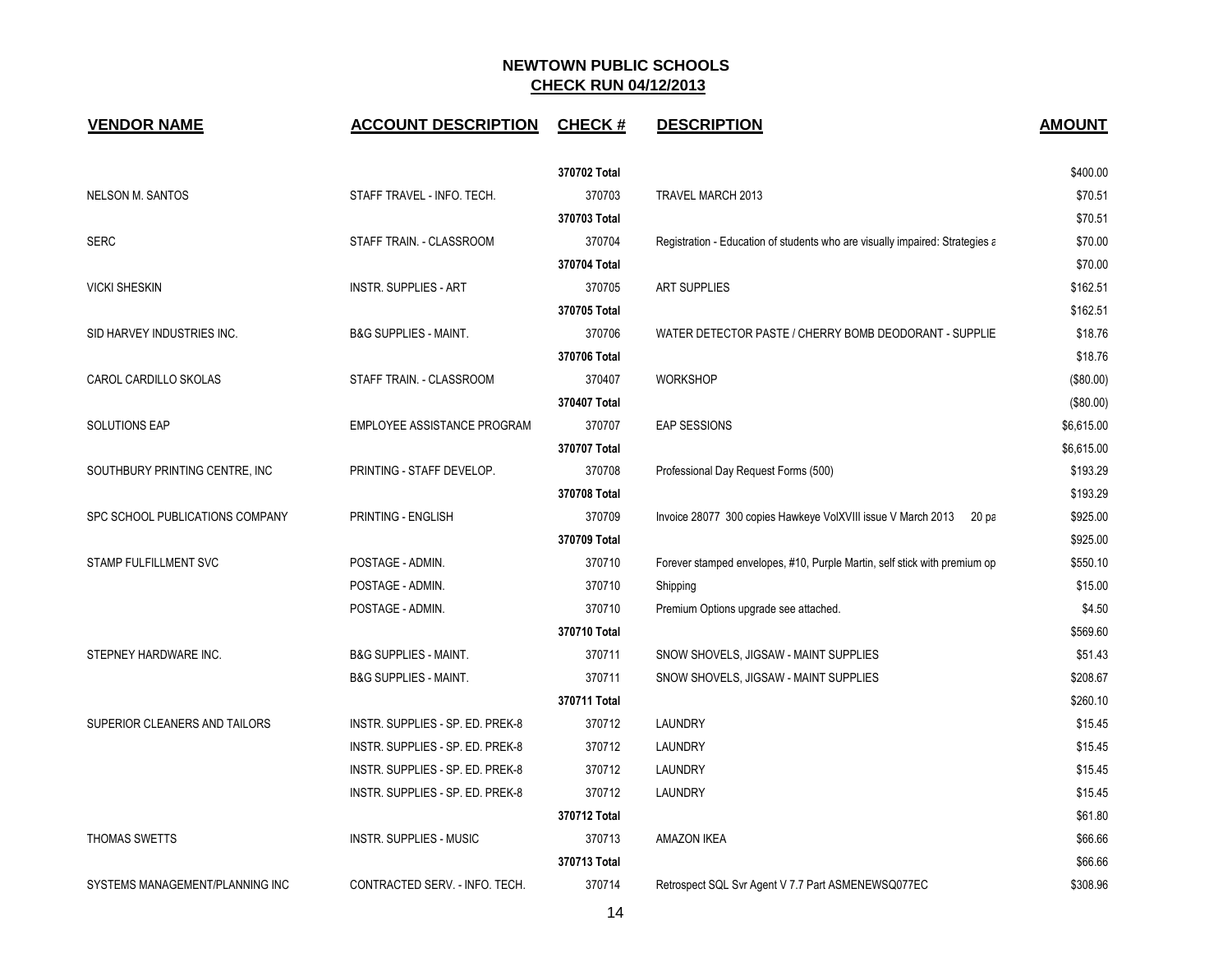| <b>VENDOR NAME</b>         | <b>ACCOUNT DESCRIPTION</b>      | <b>CHECK#</b> | <b>DESCRIPTION</b>                                                     | <b>AMOUNT</b> |  |
|----------------------------|---------------------------------|---------------|------------------------------------------------------------------------|---------------|--|
|                            | CONTRACTED SERV. - INFO. TECH.  | 370714        | Rixio Annual Support and Maintenance, Technical Support - Phone consul | \$221.59      |  |
|                            |                                 | 370714 Total  |                                                                        | \$530.55      |  |
| TESTA REFRIDGERATION, LLC  | REPAIRS - CAFETERIA             | 370715        | MOPPED UP AREA                                                         | \$225.00      |  |
|                            | <b>REPAIRS - CAFETERIA</b>      | 370715        | <b>DRAIN KIT</b>                                                       | \$338.00      |  |
|                            | REPAIRS - CAFETERIA             | 370715        | WATER ON OVEN                                                          | \$180.00      |  |
|                            | <b>REPAIRS - CAFETERIA</b>      | 370715        | <b>REFRIGERANT REPAIR</b>                                              | \$1,512.50    |  |
|                            |                                 | 370715 Total  |                                                                        | \$2,255.50    |  |
| TOM'S SERVICE LLC          | REPAIRS - CAFETERIA             | 370716        | REPAIR GROEN STEMER                                                    | \$422.28      |  |
|                            | REPAIRS - CAFETERIA             | 370716        | REPAIR APW STEMTABLE                                                   | \$75.00       |  |
|                            | REPAIRS - CAFETERIA             | 370716        | REPAIRHOBART DISHWASHER                                                | \$112.50      |  |
|                            | <b>REPAIRS - CAFETERIA</b>      | 370716        | REPAIR VULCAN STEAMER                                                  | \$150.00      |  |
|                            |                                 | 370716 Total  |                                                                        | \$759.78      |  |
| <b>TORRCO</b>              | B. & G. REPAIRS - H.S.          | 370717        | PLUMBING REPAIR PARTS - NHS                                            | \$280.40      |  |
|                            | B. & G. REPAIRS - H.S.          | 370717        | PLUMBING REPAIR PARTS - NHS                                            | \$248.78      |  |
|                            |                                 | 370717 Total  |                                                                        | \$529.18      |  |
| TOTAL LIGHTING SERVICE LLC | <b>B&amp;G CONTRACTED SERV.</b> | 370718        | REPLACE ALL FLOODLIGHTS IN AUDITORIUM CEILING - NHS                    | \$7,174.93    |  |
|                            |                                 | 370718 Total  |                                                                        | \$7,174.93    |  |
| <b>TOUCHBOARDS</b>         | INSTR. SUPPLIES - ENGLISH       | 370719        | Califone 1776 Stereo Boombox with 4 way speakers(for reading class)    | \$87.98       |  |
| <b>TOUCHBOARDS</b>         | INSTR. SUPPLIES - ENGLISH       | 370719        | Shipping charge for Boom box.                                          | \$19.32       |  |
|                            | INSTR. SUPPLIES - CLASSROOM     | 370719        | Hover Cam oer attached quote, #120273. free shipping.                  | \$299.00      |  |
|                            |                                 | 370719 Total  |                                                                        | \$406.30      |  |
| <b>TRIARCO</b>             | <b>INSTR. SUPPLIES - ART</b>    | 370722        | Assorted Art Supplies (Please See Attached)                            | \$642.61      |  |
|                            |                                 | 370722 Total  |                                                                        | \$642.61      |  |
| TRI-LIFT INC.              | <b>REPAIRS - MAINT.</b>         | 370721        | WAREHOUSE FORKLIFT MAINTENANCE                                         | \$124.48      |  |
|                            |                                 | 370721 Total  |                                                                        | \$124.48      |  |
| USPS-HASLER (C/O)          | POSTAGE - BUS. SERV.            | 370723        | POSTAGE 0000250065                                                     | \$1,000.00    |  |
|                            |                                 | 370723 Total  |                                                                        | \$1,000.00    |  |
| <b>VERIZON WIRELESS</b>    | TELEPHONE & CABLE               | 370724        | TELPH 2012/13                                                          | \$1,892.78    |  |
|                            |                                 | 370724 Total  |                                                                        | \$1,892.78    |  |
| LIZ WARD                   | INSTR. SUPPLIES - WORLD LANG.   | 370725        | AUGENTINA DAY SUPPLIES                                                 | \$19.95       |  |
|                            |                                 | 370725 Total  |                                                                        | \$19.95       |  |
| <b>WAYFAIR, LLC</b>        | INSTR. SUPPLIES - SOC. STUDIES  | 370726        | Steel Magazine Rack, Safco, Item SAF4322BL. FREE SHIPPING (for Espo    | \$98.99       |  |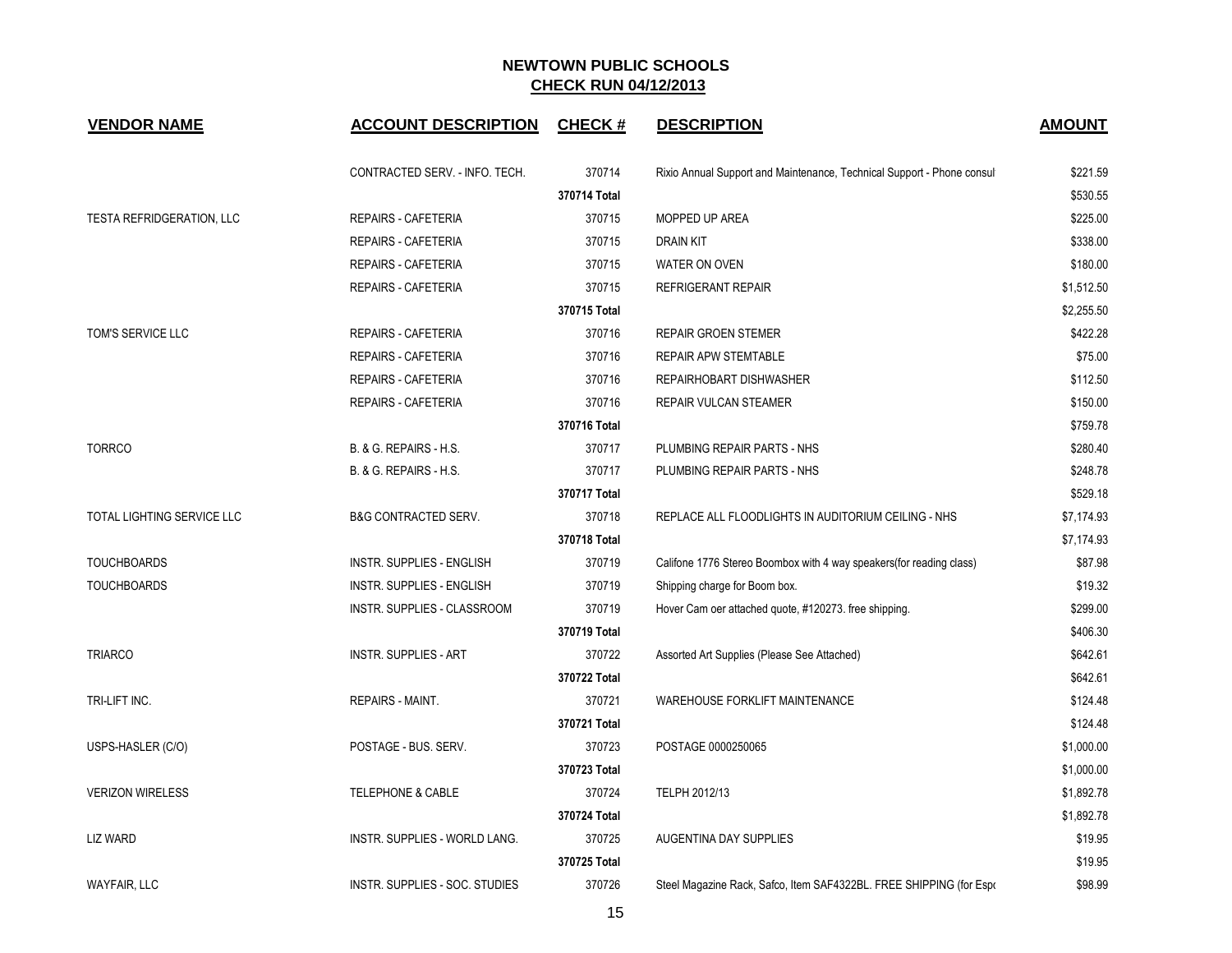| <b>VENDOR NAME</b>                     | <b>ACCOUNT DESCRIPTION</b>      | <b>CHECK#</b>    | <b>DESCRIPTION</b>                                                    | <b>AMOUNT</b>  |
|----------------------------------------|---------------------------------|------------------|-----------------------------------------------------------------------|----------------|
|                                        |                                 | 370726 Total     |                                                                       | \$98.99        |
| WESTERN CONNECTICUT HEALTH NETWORK     | MEDICAL INS. PREMIUMS           | 370727           | POST OFFER                                                            | \$349.50       |
|                                        | MEDICAL INS. PREMIUMS           | 370727           | POST OFFER                                                            | \$1,299.00     |
|                                        | PROF. SERV. - TRANS.            | 370727           | RANDOM DRUG SCREEN PROGRAM                                            | \$51.00        |
|                                        |                                 | 370727 Total     |                                                                       | \$1,699.50     |
| WESTERN CT STATE UNIVERSITY            | CONTRACTED SERV. - CLASSROOM    | 370728           | Rental use of the O Neill Center for NMS Moving Up Ceremony on June 1 | \$4,914.00     |
|                                        |                                 | 370728 Total     |                                                                       | \$4,914.00     |
| WISE LEARNING SPECIALIZED LEARNING CTR | TUTORS - HOMEBOUND              |                  | NHS STUDENT                                                           | \$3,900.00     |
|                                        | TUTORS - HOMEBOUND              | 370729           | NHS STUDENT                                                           | \$3,900.00     |
|                                        |                                 | 370729 Total     |                                                                       | \$3,900.00     |
|                                        | TUTORS - HOMEBOUND              |                  | TUTORING FOR SPEC ED STUDENTS                                         | \$1,950.00     |
|                                        | TUTORS - HOMEBOUND              | 370729           | TUTORING FOR SPEC ED STUDENTS                                         | \$1,950.00     |
|                                        |                                 | 370729 Total     |                                                                       | \$1,950.00     |
| YANKEEGAS                              | PROPANE & NATURAL GAS - RIS.    | 370730           | GAS 57526160064                                                       | \$278.09       |
|                                        | PROPANE & NATURAL GAS - M.S.    | 370730           | GAS 57201350022                                                       | \$157.71       |
|                                        |                                 | 370730 Total     |                                                                       | \$435.80       |
| ZIMA GEAR                              | INSTR. SUPPLIES - SPORTS        | 370731           | LACROSSE HELMET DECALS                                                | \$860.00       |
|                                        |                                 | 370731 Total     |                                                                       | \$860.00       |
|                                        |                                 | <b>SUB Total</b> |                                                                       | \$1,791,355.34 |
| ASSOCIATED REFUSE HAULERS              | <b>REFUSE REMOVAL</b>           | 370591           | EXTRA DUMPSTERS - CHALK HILL                                          | \$3,618.40     |
|                                        | 370591 Total                    |                  |                                                                       | \$3,618.40     |
| <b>B &amp; G PIPING COMPANY INC.</b>   | B. & G. REPAIRS - C.H.          | 370595           | DRINKING FOUNTAIN REPAIRS - CHALK HILL RENO                           | \$2,651.04     |
|                                        | 370595 Total                    |                  |                                                                       | \$2,651.04     |
|                                        | B. & G. REPAIRS - C.H.          | 370594           | SUPPLY / INSTALL OIL TANK CAP - SH                                    | \$401.00       |
|                                        | 370594 Total                    |                  |                                                                       | \$401.00       |
| <b>EAST RIVER ENERGY</b>               | FUEL OIL - C.H.                 | 370629           | FUEL OIL 17827D                                                       | \$24,303.86    |
|                                        | 370629 Total                    |                  |                                                                       | \$24,303.86    |
| KAMCO SUPPLY CORP OF NEW ENGLAND       | <b>EMERGENCY REPAIRS - C.H.</b> | 370659           | REPAIR PARTS - CHALK HILL                                             | \$303.66       |
|                                        | 370659 Total                    |                  |                                                                       | \$303.66       |
| <b>MASTRI BUILDERS LLC</b>             | B. & G. REPAIRS - C.H.          | 370670           | INSTALL WHITE BOARDS / REPAIR CAFÉ WALL - CHALK HILL                  | \$3,808.90     |
|                                        | 370670 Total                    |                  |                                                                       | \$3,808.90     |